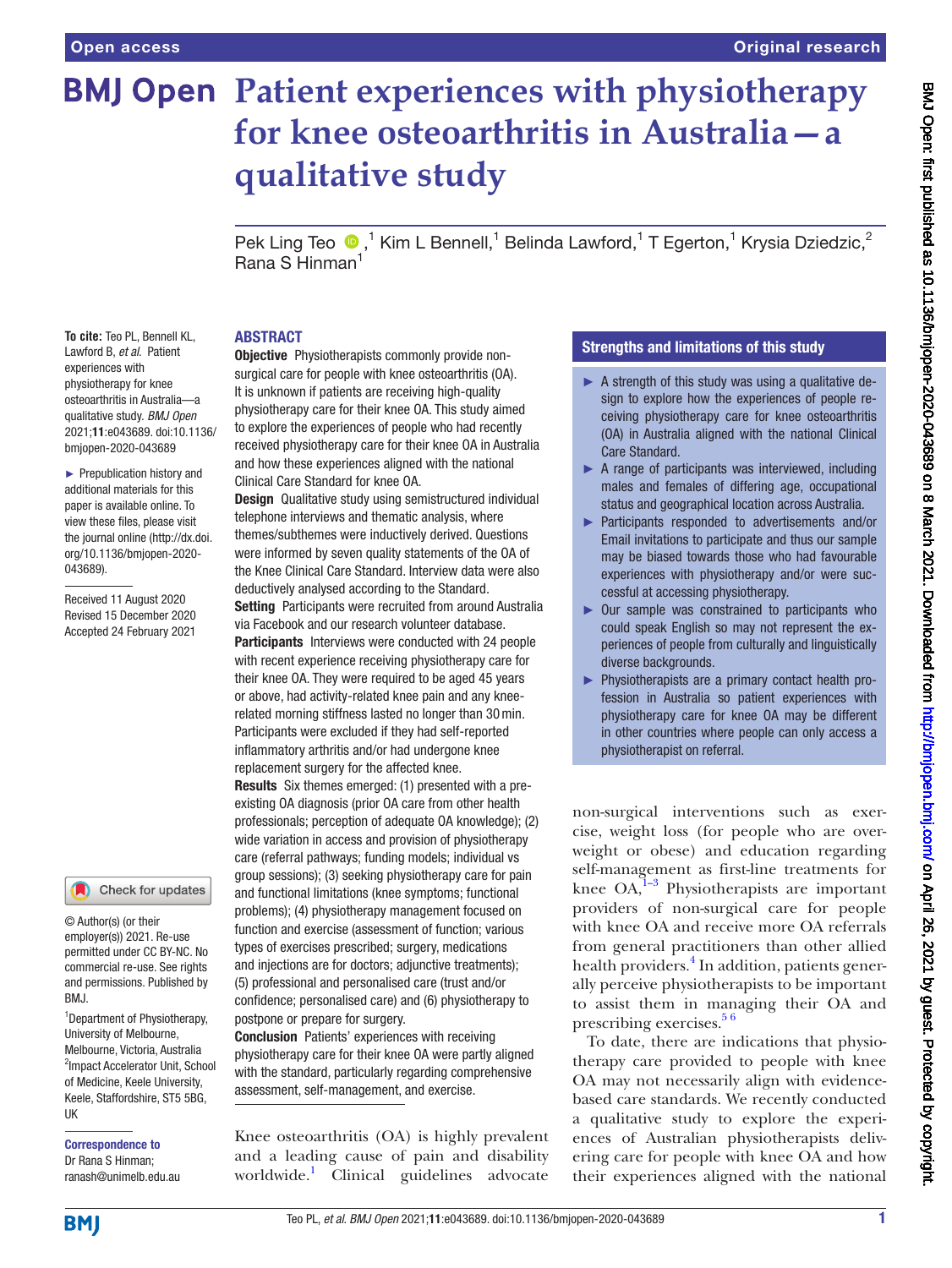Clinical Care Standard.<sup>[7](#page-12-3)</sup> The Clinical Care Standard for knee OA defines seven key aspects of care that people with knee OA should expect to receive in Australia.<sup>8</sup> We found physiotherapists tended to rely on biomedically oriented assessment and would often provide treatment (such as manual therapy) and self-management strategies that aimed to address the 'mechanical' aspects of knee OA. The primary focus for physiotherapists was to provide goal-orientated personalised exercise. Surgery was perceived as a last resort, and patient comorbidity, adherence and desire for a 'quick fix' were the main clinical challenges experienced. Physiotherapists also described a mismatch between what they knew and what they did when it came to imaging, weight management and manual therapy. Weight loss, medication and surgical advice were perceived to be outside of their scope of practice. Nevertheless, physiotherapists' reported experiences were mostly consistent with the quality care standard.<sup>[7](#page-12-3)</sup> Findings from this study provide useful information about physiotherapy management of people with knee OA but it can be argued that a patient's perspective of their physiotherapy care experiences may not necessarily be similar to that of the therapist.

Several qualitative studies have explored patient experiences of receiving care for their knee OA from either a multidisciplinary team which included physiotherapists $^{9-14}$  or solely from physiotherapists.<sup>15–19</sup> However, none of these studies have specifically explored patient experiences receiving physiotherapy assessment, diagnosis, treatment options and follow-up appointments for their knee OA. This study is complementary to our previous similar qualitative study with physiotherapists as participants.<sup>7</sup> In the present study, we aim to explore the experiences of Australians who had recently received physiotherapy care for their knee OA and how these experiences aligned with the national Clinical Care Standard for knee OA. Such information will help enhance our understanding of patient experiences with physiotherapy care for their condition and may help inform strategies to improve future care and service delivery.

#### **METHOD**

#### **Design**

This qualitative study used semistructured interviews and was based on a constructivist paradigm, where knowledge is built through active experience and interpretation.<sup>[20](#page-12-7)</sup> Qualitative methods allow for in-depth examination of the attitudes, experiences and behaviours of individuals in their natural context and can contribute to a broader understanding of medical research. $21-23$  The Standards for Reporting Qualitative Research checklist was used to ensure explicit and comprehensive reporting of this study.<sup>24</sup>

#### Patient and public involvement

Patients or the public were not actively involved in the design, conduct, reporting or dissemination plans of our research.

# **Participants**

A convenience sample of adults who had sought physiotherapy care to manage their knee OA were recruited from around Australia via Facebook and our research volunteer database. Inclusion criteria for participants were: (1) met the National Institute for Health and Care Excellence OA clinical criteria<sup>[1](#page-12-0)</sup> (aged  $45$  years or above, had activity-related knee pain and any knee-related morning stiffness lasted no longer than 30min) and (2) consulted a physiotherapist about their knee OA in the prior 6 months. Participants were excluded if they had self-reported inflammatory arthritis and/or had undergone knee replacement surgery for the affected knee. The final sample size was determined by the principles of data saturation, this being when no new themes emerged from the data.<sup>25</sup> Participants provided written informed consent and ethical approval was granted by the School of Health Sciences Human Ethics Advisory Group, University of Melbourne. Interviews were conducted between December 2019 and January 2020.

#### **Interviews**

Semistructured interview guides ([table](#page-2-0) 1) were developed, informed by the quality statements of the Australian Government's OA of the Knee Clinical Care Standard.<sup>8</sup> It defines seven domains of care that people with knee OA should expect to receive, regardless of where they are treated in Australia, spanning comprehensive assessment, diagnosis, education and self-management, weight loss and exercise, medications, regular review and surgical options for people with knee OA. Participants were reimbursed for their time with a \$50 gift card.

Individual interviews were conducted via telephone by PLT, a female graduate research student and physiotherapist trained in qualitative methodologies. Telephone interviews were conducted to facilitate participation of people with knee OA from Australia (irrespective of geographical location) and to promote a perception of anonymity in interviewees.<sup>[26](#page-12-11)</sup> Interview questions were refined following the first three phone interviews to improve clarity for participants based on experience from the initial interviews. The refinement also helped to enhance/expand the prompts to ensure rich information were collected from the participants. Interviews were audio recorded and transcribed verbatim by an external provider.

# Data analysis

An inductive thematic approach was used initially. $27 \text{ In}$ order to minimise over-representation, two researchers conducted the data analysis simultaneously. Following Morse *et al*'s approach to inductive thematic analysis (which advocates for four steps: (1) read and reread interview transcripts; (2) step back and reflect on interviews as a whole; (3) identify ideas of similar nature; (4) group ideas into themes), $27$  first, the student researcher (PLT) and another postdoctoral researcher (BL) with expertise in qualitative methodologies (and who is not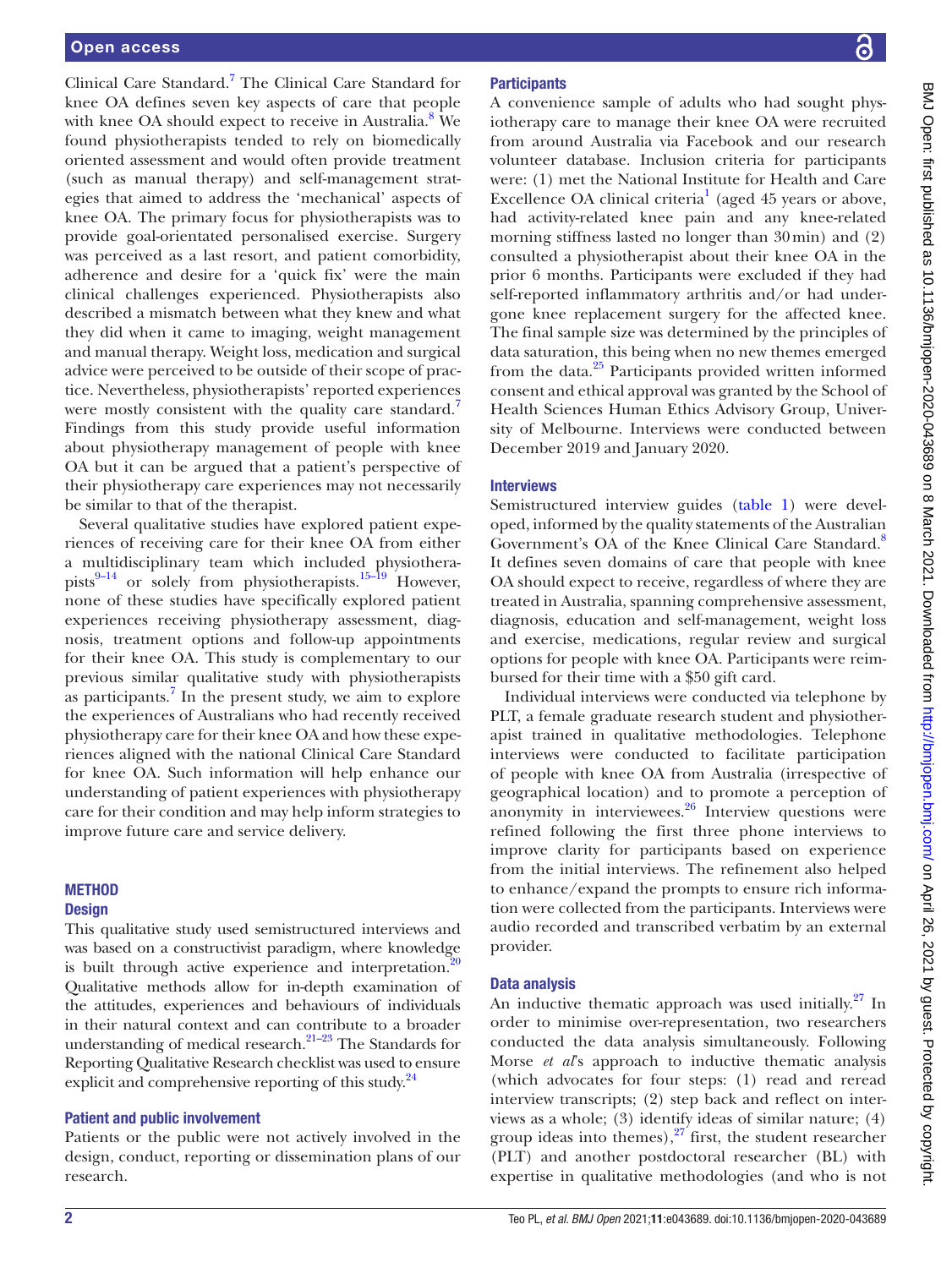<span id="page-2-0"></span>

| Table 1                 | Semistructured interview guide                                                                                                                          |
|-------------------------|---------------------------------------------------------------------------------------------------------------------------------------------------------|
| <b>Topic</b>            | Question                                                                                                                                                |
| Introduction            | 1. Can you tell me about your experiences attending physiotherapy for your knee osteoarthritis?                                                         |
|                         | > What prompted you to seek physiotherapy care?                                                                                                         |
|                         | 2. Can you tell me, where did you see the physiotherapist(s)?                                                                                           |
|                         | How did you end up seeing a physiotherapist?                                                                                                            |
| Comprehensive           | 3. Can you tell me how the physiotherapist assessed you and your knee problem?                                                                          |
| assessment              | $\triangleright$ What sort of questions did the physiotherapist ask you?                                                                                |
|                         | $\triangleright$ What sort of physical examination did the physiotherapist do?                                                                          |
|                         | ▶ What other health conditions or social factors that might affect how you manage your knee pain (eg,<br>changing work) did the physiotherapist assess? |
|                         | ► What sort of questionnaire, survey or form did the physiotherapist ask you to complete?                                                               |
|                         | 4. What was the main problem you were seeing the physiotherapist for?                                                                                   |
|                         | How well did the physiotherapist understand the main problems you were experiencing for your knee?                                                      |
| Diagnosis               | 5. How did the physiotherapist decide that you have knee osteoarthritis?                                                                                |
|                         | $\triangleright$ What sort of tests or scans did the physiotherapist order for your knee osteoarthritis?                                                |
|                         | How did the physiotherapist explain/help you to understand your diagnosis?                                                                              |
| Education               | 6. What sort of treatments did the physiotherapist give you for your knee osteoarthritis?                                                               |
| and self-<br>management | ► Can you tell me if the physiotherapist provided you with any hands-on treatment or used any machine/<br>device on your knee?                          |
|                         | ► Can you tell me if the physiotherapist advised you on the use of knee brace, walking aid or taping for your<br>knee problem?                          |
|                         | 7. Can you tell me what you remember about any information/advice you received from the physiotherapist<br>for your knee osteoarthritis?                |
|                         | Weight loss and 8. What exercise did the physiotherapist suggest you try?                                                                               |
| exercise                | ▶ How did the physiotherapist consider your needs and preferences when deciding on the best exercise<br>programme for you?                              |
|                         | 9. Could you tell me if weight is an issue for you? If so, what weight loss treatment did the physiotherapist<br>suggest you try?                       |
|                         | 10. Can you tell me if the physiotherapist discussed with you the importance of maintaining healthy body<br>weight for your knee osteoarthritis?        |
| <b>Medications</b>      | 11. Can you tell me if you are taking any medications to manage your knee osteoarthritis?                                                               |
|                         | ► Can you tell me if you asked the physiotherapist ways to manage your medications?                                                                     |
|                         | $\triangleright$ Is there a reason why you didn't ask the physiotherapist about medications for your knee?                                              |
|                         | 12. What information/advice did the physiotherapist provide about medicines/drugs for your knee<br>osteoarthritis?                                      |
|                         | ► Can you tell me if the physiotherapist spoke about any injection you could get for your knee?                                                         |
| Patient review          | 13. Can you tell me how often you saw the physiotherapist for your knee problems?                                                                       |
|                         | How many times did you see the physiotherapist for you knee?                                                                                            |
|                         | $\blacktriangleright$ How frequently do you see the physiotherapist now?                                                                                |
|                         | > What did the physiotherapist advise you to do if your problems get worse?                                                                             |
|                         | 14. Which other health professional did the physiotherapist recommend you see for your knee problem?                                                    |
|                         | How did you go with the recommendation?                                                                                                                 |
| Surgery                 | 15. Can you tell me if you have considered any sort of surgery for your knee osteoarthritis?                                                            |
|                         | > Can you tell me if the physiotherapist asked you about your thoughts of having any knee surgery?                                                      |
|                         | 16. What information/advice did the physiotherapist provide about surgical treatments for your knee<br>osteoarthritis?                                  |
| Concluding              | 17. Is there any other aspect about your physiotherapy care you would like to discuss?                                                                  |
| remarks                 | 18. Do you have anything else to add?                                                                                                                   |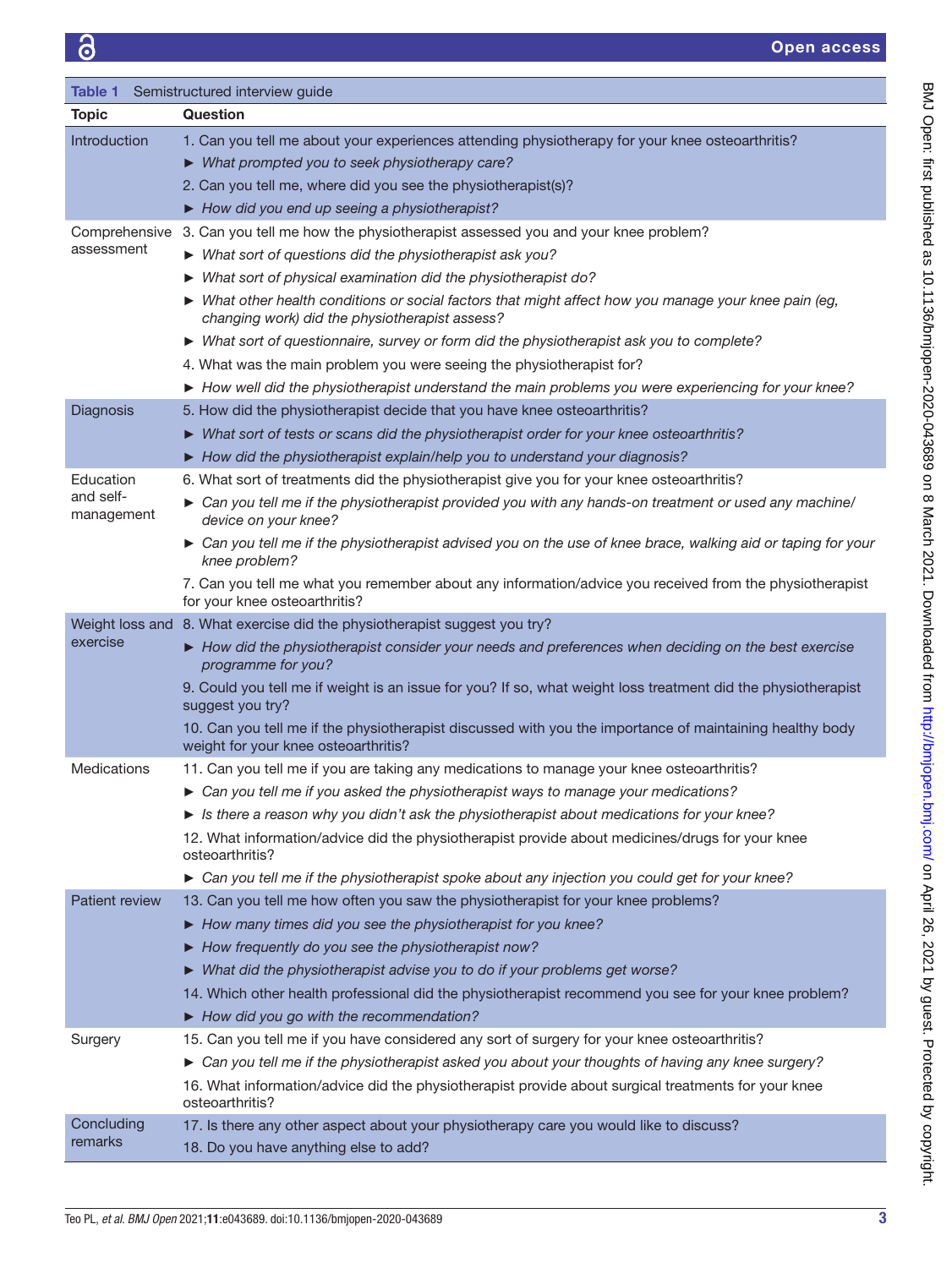a physiotherapist) individually read each transcript. Next, they reread and inductively coded each transcript to identify topics and initial patterns of emerging ideas. They then compared codes and grouped similar topics/ ideas into categories before organising them into broader themes and subthemes. The interview data were also deductively analysed according to the national Clinical Care

Standard for knee OA. These were further reviewed and discussed with the broader research team (RSH, KLB, TE). The senior researcher (RSH) read all transcripts prior to discussion to ensure data credibility and confirmability. Analysis was performed using standard word processing software.<sup>17</sup>

#### RESULTS

Seventy-six participants responded to the interview invitation but only 31 fulfilled the eligibility criteria for this study. Of the 31 eligible participants, 24 completed the interview while the remaining either declined participation or were not contactable. [Table](#page-3-0) 2 describes the 24 participants interviewed. Three-quarters were female, and the mean (SD) age was 64 (10) years (range: 49–81). Participants resided in all of Australia's six states and two territories. Most lived in major cities (79%), with some from outer regional (13%) or inner regional areas (8%). Most (67%) people reported less than 5 sessions of physiotherapy for their knee OA in the prior 6 months, some (25%) between 5 and 9 and 2 (8%) reported 10 or more sessions.

Six themes emerged following the inductive thematic analysis.[27](#page-12-12) An audit trail of evidence showing examples of each stage of the data analysis is presented in [online](https://dx.doi.org/10.1136/bmjopen-2020-043689) [supplemental file 1](https://dx.doi.org/10.1136/bmjopen-2020-043689). The six themes identified are outlined in [table](#page-4-0) 3 and described below.

#### Theme 1: Presented with a pre-existing OA diagnosis

Participants tended to have a diagnosis of knee OA already made by a doctor prior to their physiotherapy consultation and did not seek physiotherapists to take on a diagnostic role. They often brought knee imaging results with them to the physiotherapy consultation. Some expected physiotherapists to access imaging results from their general practitioners. Participants described a range of other health professionals they had consulted for their knee problems before consulting a physiotherapist, such as a general practitioner, rheumatologist, orthopaedic surgeon and/or sports medicine physician.

Participants generally perceived their pre-existing knowledge and understanding about OA to be adequate. They had typically acquired their knowledge from personal experience and/or from conversations with healthcare professionals prior to them seeking physiotherapy care. Often, knowledge about OA was constructed from imaging (eg, X-ray) results. Participants often described their OA with phrases such as 'wear and tear', 'bone on bone', 'degenerative' and/or 'cartilage wear'.

<span id="page-3-0"></span>

|        | <b>Table 2</b> Characteristics of the patients $(n=24)$   |                       |
|--------|-----------------------------------------------------------|-----------------------|
|        |                                                           | Mean (SD) or<br>n (%) |
| Female |                                                           | 18 (75%)              |
|        | Age (years)                                               | 63.5 (9.8)            |
|        | <b>State</b>                                              |                       |
|        | Australian Capital Territory                              | 2(8%)                 |
|        | New South Wales                                           | 5 (21%)               |
|        | Northern Territory                                        | 1(4%)                 |
|        | • Queensland                                              | 2(8%)                 |
|        | South Australia                                           | 2 (8%)                |
| ▶      | Tasmania                                                  | 1(4%)                 |
|        | $\blacktriangleright$ Victoria                            | 8 (33%)               |
|        | ▶ Western Australia                                       | 3 (13%)               |
|        | Geographical location**                                   |                       |
|        | $\blacktriangleright$ Major cities                        | 19 (79%)              |
|        | $\blacktriangleright$ Inner regional                      | 2(8%)                 |
|        | $\triangleright$ Outer regional                           | 3 (13%)               |
|        | <b>Education level</b>                                    |                       |
|        | $\blacktriangleright$ Three years or more of high school  | 5 (21%)               |
|        | $\triangleright$ Some tertiary training                   | 5(21%)                |
|        | ▶ Graduated from university or polytechnic                | 7 (29%)               |
|        | $\blacktriangleright$ Any postgraduate study              | 7 (29%)               |
|        | <b>Work status</b>                                        |                       |
|        | $\blacktriangleright$ Work full-time                      | 3(13%)                |
|        | $\blacktriangleright$ Work part-time                      | 7 (29%)               |
|        | • Unable to work due to health reasons                    | 3 (13%)               |
|        | $\blacktriangleright$ Retired (not due to health reasons) | 11 (46%)              |
|        | Knee pain severity†                                       | 5.7 (1.9)             |
|        | Pain (WOMAC)‡                                             | 6.8(3.0)              |
|        | Physical function (WOMAC)‡                                | 22.1 (10.5)           |
|        | Number of physiotherapy sessions§                         |                       |
|        | $\blacktriangleright$ 4 or less                           | 16 (67%)              |
|        | $\blacktriangleright$ 5 to 9                              | 6(25%)                |
|        | $\blacktriangleright$ 10 or more                          | 2 (8%)                |
|        | Number of physiotherapist(s) seen¶                        | 1.1(0.3)              |

\*Classification based on residential postcode, in accordance with Australian Standard Geographical Classification.

†Measured by 11-point numeric rating scale (0=nopain, 10=worstpain possible), where patients rated the average amount of their knee pain over the past week.

‡Measured by WOMAC, where pain scores range from 0 to 20 and physical function scores range from 0 to 68 (higher scores indicate worse pain/poorer function).

§Number of physiotherapy sessions attended by patient for their knee OA over the last 6months.

¶Number of physiotherapist(s) consulted by patient for their knee OA over the last 6months.

n, number of participants; OA, osteoarthritis; SD, standard deviation; WOMAC, Western Ontario and McMaster Universities Osteoarthritis Index.

# Theme 2: Wide variation in access and provision of physiotherapy care

Participants accessed physiotherapy through a variety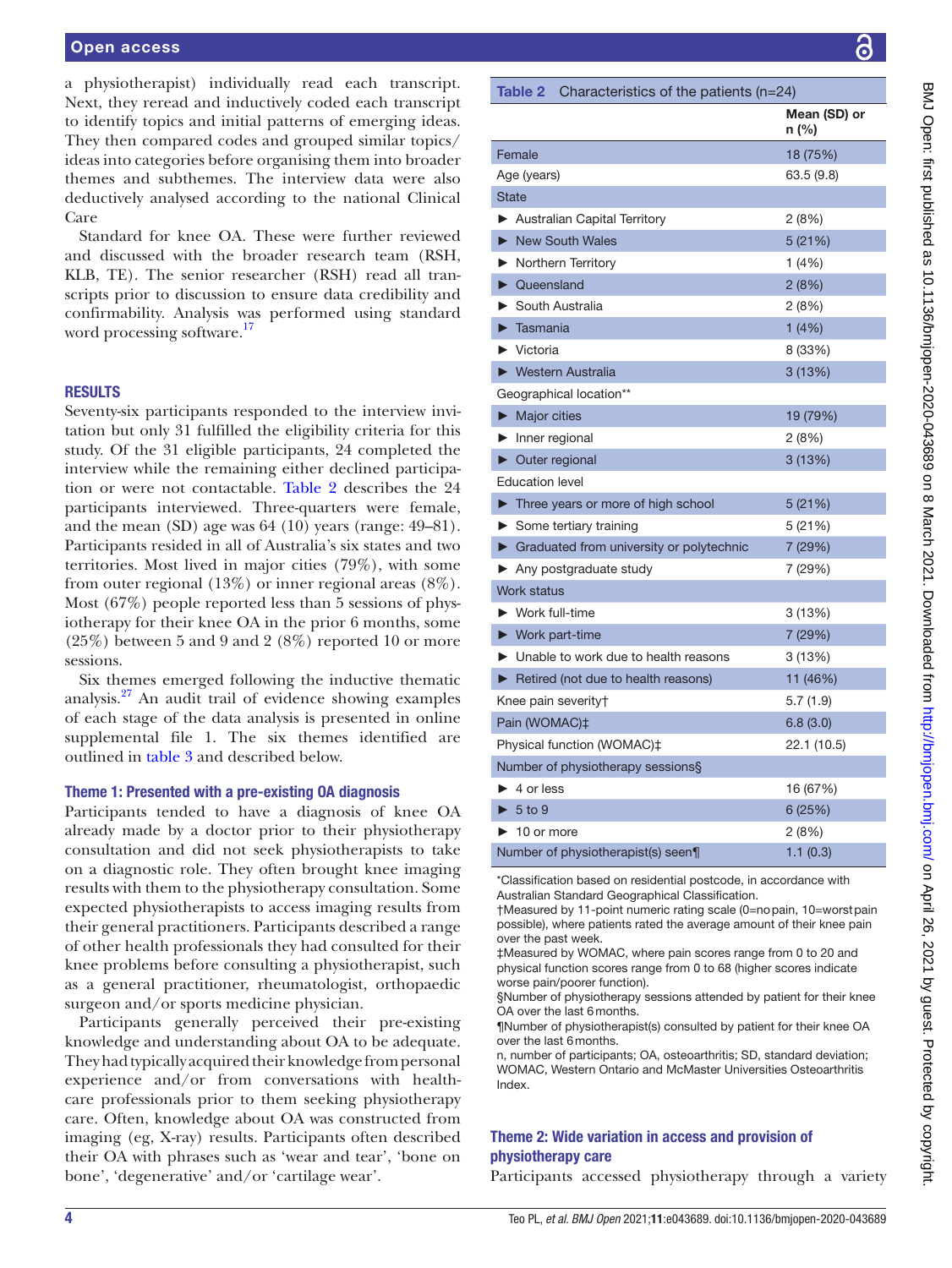#### <span id="page-4-0"></span>Table 3 Themes, subthemes and exemplary quotes from the patient interviews

#### Theme 1: Presented with a pre-existing OA diagnosis

| health professionals                   | Prior OA care from other Male, 76 years: 'I got my MRI scan and I took it back to the doctor and it showed that I had<br>osteoarthritis, that it was very inflamed, that my cruciate ligament resembled a celery stick and he<br>got me to go to see the physio.'                                                                                                                                                                                                                                                |
|----------------------------------------|------------------------------------------------------------------------------------------------------------------------------------------------------------------------------------------------------------------------------------------------------------------------------------------------------------------------------------------------------------------------------------------------------------------------------------------------------------------------------------------------------------------|
|                                        | Male, 75 years: 'My knees got really bad about last July and I went to see a surgeon with the possible<br>view of having replacements done. The diagnosis for both knees were bone on bone. He didn't feel<br>that I was severe enough to warrant surgery at that time, so on further discussion, he suggested that<br>I go to physiotherapy to strengthen my legs. So, I went to a local physiotherapist.'                                                                                                      |
|                                        | Female, 76 years: 'I've had the experience with the osteoarthritis for about eight or nine years and<br>first of all, I went to a knee specialist and then I went to a sports medicine specialist and orthopaedic<br>surgeon. I did that for about eight or nine years and recently, I've been to a physiotherapist for the<br>Good Life with osteoarthritis: Denmark (GLA:D) program*.'                                                                                                                         |
| Perception of adequate<br>OA knowledge | Female, 49 years: 'I think I have a fairly good understanding of what osteoarthritis is. I understand<br>that I have damage to the articular cartilage of my kneecap and medial femoral condyle. I have very<br>little cartilage at all and that's rubbing. To be honest, I didn't need him (the physiotherapist) to explain<br>all of that.'                                                                                                                                                                    |
|                                        | Male, 70 years: 'The physiotherapist saw the x-rays and they have training in interpreting x-rays<br>like that for degenerative bone disease such as osteoarthritis, cartilage wear and things like that. I<br>was well aware that I had osteoarthritis, so I don't think he did anything to explain the osteoarthritis<br>because I was fairly well aware of what it was on about.'                                                                                                                             |
|                                        | Male, 60 years: 'It's just basically wear and tear, and it's really bone on bone. The surgeon explained<br>it to me, too. He sat me down with him at his computer looking at the MRI. It's little fragments of<br>bone and stuff that are rubbing against each other and disintegration of your bone in your patella<br>plus around your knee. Because there's no blood flow in that area, it doesn't heal.'                                                                                                     |
|                                        | Theme 2: Wide variation in access and provision of physiotherapy care                                                                                                                                                                                                                                                                                                                                                                                                                                            |
| Referral pathways                      | Male, 56 years: 'Initially I went to the orthopaedic surgeon and it was deemed that surgery is<br>inappropriate at the moment because of age and probably not severe enough to warrant a<br>replacement. I [was referred by the surgeon to] the osteoarthritis [chronic care program). The<br>[osteoarthritis] chronic care program† was really an intermediary or, hopefully, a step to prevent<br>requiring a knee replacement as such.'                                                                       |
|                                        | Female, 49 years: 'I mentioned to my doctor I'm getting these sore knees, she said, you should try<br>Kieser‡. I knew it was up the road, my friend went there, and my doctor said it could be a good idea.'                                                                                                                                                                                                                                                                                                     |
|                                        | Female, 55 years: 'I just chose them [the physiotherapy centre] because I knew they did Pilates and<br>exercise rehab, so that's why I went there. And they were close to home.'                                                                                                                                                                                                                                                                                                                                 |
|                                        | Male, 72 years: 'My doctor recommendation. I got on this Enhanced Primary Care Plan§ where they<br>recommend a physiotherapist.'                                                                                                                                                                                                                                                                                                                                                                                 |
| <b>Funding models</b>                  | Female, 60 years: 'I had an accident at work a few years ago. I suffered quite a bit of pain and I was<br>referred to a specialist, and he did an arthroscopy. Then I was doing follow-up physiotherapy after<br>the arthroscopy. The surgeon did another arthroscopy and I followed up with more physiotherapy<br>- and started doing hydrotherapy under a physiotherapist. I was doing those sessions on a regular<br>basis. WorkCover then ceased to cover me, and so I was doing them myself out-of-pocket.' |
|                                        | Female, 69 years: 'I went to my general practitioner and got the five treatments that you can get from<br>the government for chronic illness. [With] the care plan you only get five treatments, but then I've got<br>private health insurance, so I saw him under that as well.'                                                                                                                                                                                                                                |
|                                        | Female, 69 years: 'I had ancillary benefits at that stage and I only got about five treatments covered<br>by that ancillary benefits with Medibank Private. I couldn't afford the ancillary benefits anymore so,<br>no, I won't go to a physio now.'                                                                                                                                                                                                                                                             |
| Individual vs group<br>sessions        | Female, 69 years: 'The most recent physio visit was with a new physio because I was having a<br>bicycle fit, and as part of the bike fit the physio did a full-on assessment so he talked more about<br>osteoarthritis as well. I've only seen him once.'                                                                                                                                                                                                                                                        |
|                                        | Female, 55 years: 'I didn't see an individual physio for individual sessions in the last 6 months. I<br>was always in group sessions. It's a general fitness class but it's mainly for menopausal age group.<br>So, everyone has their own set of problems. It's not tailored just for one problem; it's tailored for<br>everyone.'                                                                                                                                                                              |

**Continued**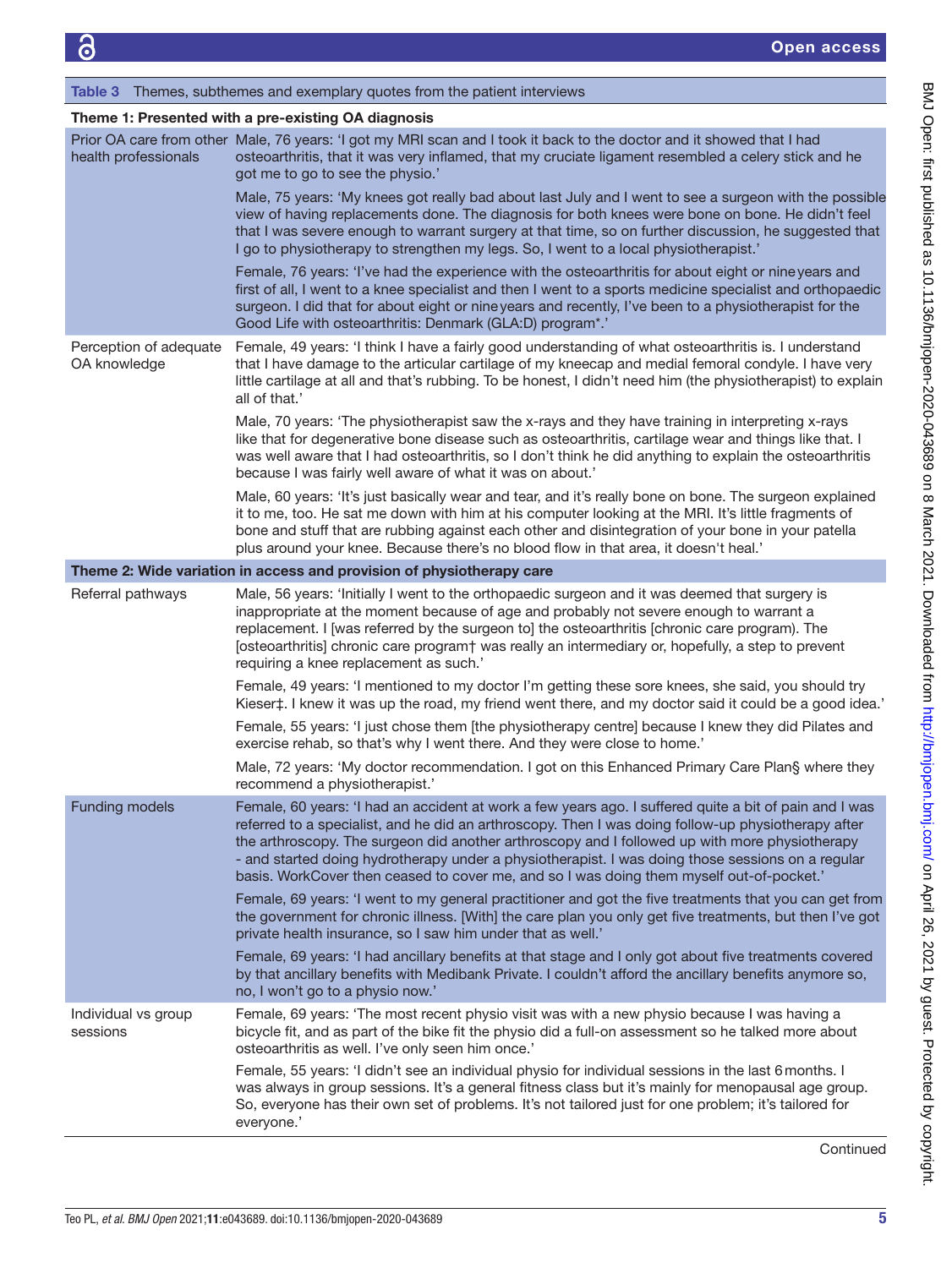| <b>Table 3</b> Continued                                  |                                                                                                                                                                                                                                                                                                                                                                                                                                                       |
|-----------------------------------------------------------|-------------------------------------------------------------------------------------------------------------------------------------------------------------------------------------------------------------------------------------------------------------------------------------------------------------------------------------------------------------------------------------------------------------------------------------------------------|
|                                                           | Male, 75 years: 'I went to a local physiotherapist and they did sort of two sessions of assessment.<br>And then I started going to regular weekly classes.'                                                                                                                                                                                                                                                                                           |
|                                                           | Female, 79 years: 'Recently this year, I've been to a physiotherapist for the GLA:D* program. As part<br>of the GLA:D* program, we had to do an education program and so she [the physiotherapist] showed<br>us a diagram of the knee and explained how different things get worn out and rough. There were six<br>different exercises in the GLA:D* program.'                                                                                        |
|                                                           | Theme 3: Seeking physiotherapy care for pain and functional limitations                                                                                                                                                                                                                                                                                                                                                                               |
| Knee symptoms                                             | Female, 49 years: 'My knees were becoming sorer and clicking as I walked, particularly up sets of<br>stairs. And I have a lot of stairs at work. So, I thought I need to go and talk to a physio about it.'                                                                                                                                                                                                                                           |
|                                                           | Female, 51 years: 'I had an ongoing knee problem and the pain was just killing me. I would be in<br>tears with the pain. I went to the doctor; they were giving me anti-inflammatory tablets, they were not<br>working. So, I said is there anything I can do, will physio help, and the doctor sent a referral to the<br>physio.'                                                                                                                    |
|                                                           | Female, 55 years: 'Well, it was for knee pain that I wanted to go and build-up the strength in my legs<br>to try and avoid surgery. I've lost capacity to squat and things like that; I've lost a lot of strength in my<br>right leg and my legs have become quite bowed.'                                                                                                                                                                            |
| <b>Functional problems</b>                                | Female, 69 years: 'I think she understood what my concerns were that I couldn't get upstairs. I<br>couldn't drive the car because of the clutch and the knee pain. She looked at all those things and<br>helped me with them.'                                                                                                                                                                                                                        |
|                                                           | Female, 81 years: 'I told her [the physiotherapist] that my foot turns in. I also told her that my knee<br>crunches. I can manage the pain but going up and down stairs is one of the problems that I've got.'                                                                                                                                                                                                                                        |
|                                                           | Male, 72 years: 'Well I told him [the physiotherapist], I said, look, I just want to get back surfing<br>properly and snowboarding and skiing. I said I realise I'm 72 years old and it's not going to be easy<br>and they said, oh no, no problem we can do it.'                                                                                                                                                                                     |
|                                                           | Theme 4: Physiotherapy management focused on function and exercise                                                                                                                                                                                                                                                                                                                                                                                    |
|                                                           | Assessment of function Male, 56 years: 'Timing or just observing, getting in and out of a chair. Walking a set distance, I think<br>it might have been like 100 metres and they time that. And then, there was going up and down stairs<br>and they had some sort of a measurement with that. Then, over time would repeat that and see if<br>there was any improvement.'                                                                             |
|                                                           | Female, 49 years: 'He watched me from a seated position to standing. He looked at my movements.<br>We went out the back and I did a lot of walking up and down, and they had a staircase of about three<br>or four steps, and he watched where the pain happened there. He had me practicing, in particular,<br>the way I walk up and down stairs to make sure that through my feet, I was balancing the weight and<br>not throwing to one side.'     |
|                                                           | Male, 75 years: 'They were measuring how far I could bend my legs laying down and standing up.<br>Squats. Doing steps. They found that I was bending knees. I wasn't walking correctly, but I was<br>doing that to relieve the pain. They got me stepping up correctly with a straight leg. I think she made<br>a record of all of her findings and then set these exercises to hopefully relieve some of the pain and<br>strengthen my leg muscles.' |
| Various types of<br>exercises prescribed                  | Female, 49 years: 'He gave me an exercise program, just some gentle swinging of the knee initially,<br>and then I built it up to other types of exercise. He had me practicing the way I walk up and down<br>stairs, then we looked at me doing some kicking, gentle kicking with the board and gentle deep water<br>running as opposed to doing the structured classes.'                                                                             |
|                                                           | Male, 75 years: 'Other than exercise machines that they had in-house, there was elastic stretching<br>band and she told me to do elliptical trainer at home and a cycle machine. I've got a list here. Its<br>straight leg raise, bridging, clams, ball squeezes, sit to stand, lunges, calf raises ballet style, step-<br>ups, go on the bike, and balance exercise.'                                                                                |
|                                                           | Female, 55 years: 'I was doing Pilates, then I was doing Fit-Right classes. We did lots of clams with<br>weights and off-weights. I did a lot of [reformer] where I sat on a spring-loaded box.'                                                                                                                                                                                                                                                      |
| Surgery, medications<br>and injections are for<br>doctors | Male, 56 years: 'I think it's the rheumatologist or my general practitioner who would be issuing<br>the drugs so I didn't think that would be physio. I don't think meds ever really was their (the<br>physiotherapists') jurisdiction.'                                                                                                                                                                                                              |
|                                                           | Continued                                                                                                                                                                                                                                                                                                                                                                                                                                             |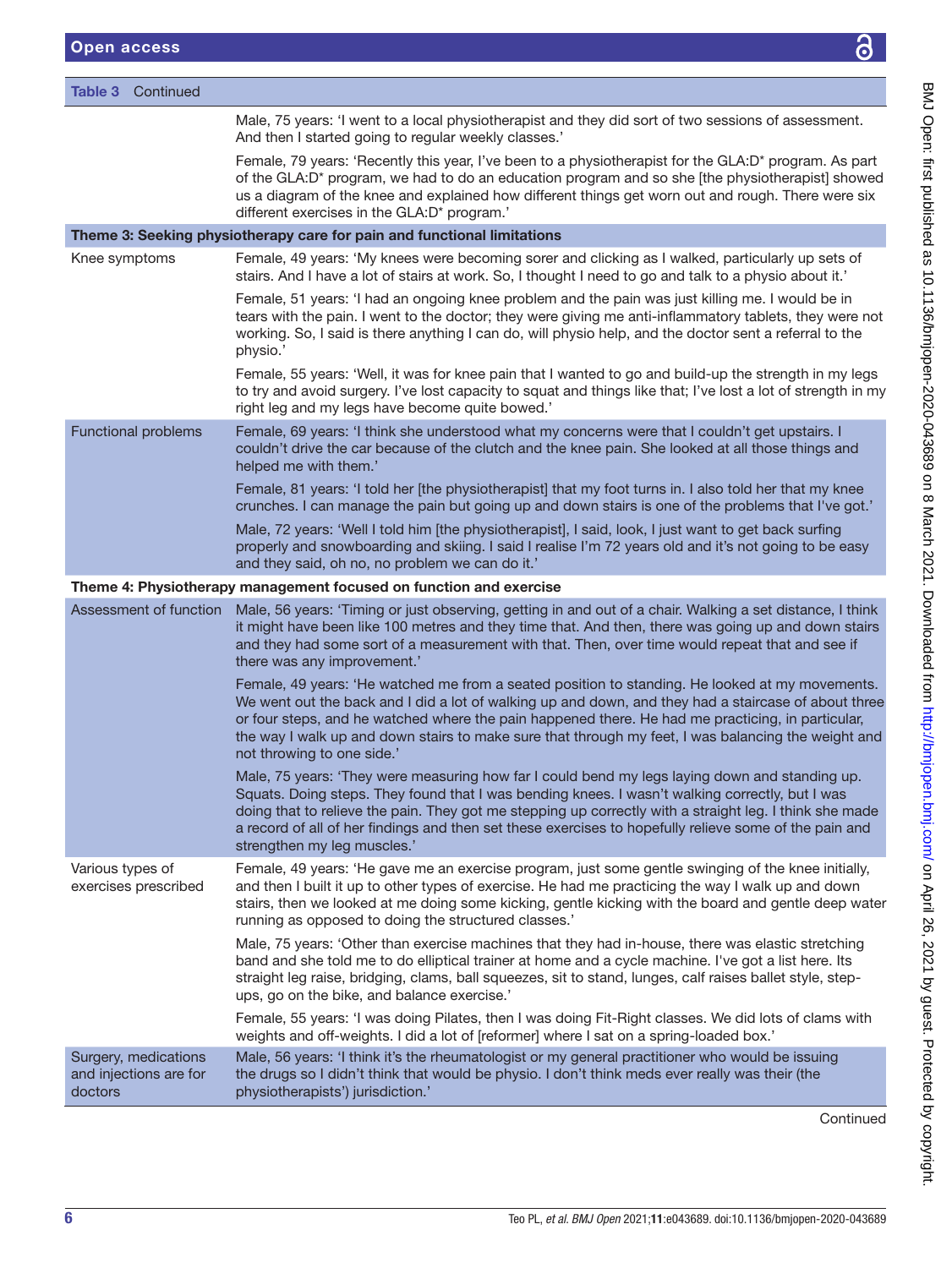| Table 3<br>Continued                        |                                                                                                                                                                                                                                                                                                                                                                                                                                                                                                 |
|---------------------------------------------|-------------------------------------------------------------------------------------------------------------------------------------------------------------------------------------------------------------------------------------------------------------------------------------------------------------------------------------------------------------------------------------------------------------------------------------------------------------------------------------------------|
|                                             | Male, 72 years: 'The physio doesn't want to go into the drug side of it because of the risks. Why<br>would he change it as regards something as serious as drugs? I'd had second thoughts and the fact<br>that I thought they'd [a surgeon] done the wrong knee. He didn't go into that because obviously that's<br>not part of his remit.'                                                                                                                                                     |
|                                             | Female, 69 years: 'The surgeon will know better about how advanced it is and I've got a lot of faith in<br>him. He can give me a better idea of where I should proceed after this. Because I've had it before, I<br>have got a fairly good idea of what the process will be.'                                                                                                                                                                                                                   |
| Adjunctive treatments                       | Male, 76 years: 'I couldn't bend the knee very well; I was in real pain and he gave me a couple of<br>needle sessions both hot and dry needles. He massaged the knee; he did a lot to try and bend the<br>knee.'                                                                                                                                                                                                                                                                                |
|                                             | Male, 60 years: 'It's a little bit of ultrasound, but basically manipulation. I'm always tight in the<br>hamstring. I play lawn bowls, and if it was niggly, I drop in the physio and say listen, could you tape<br>my knee for me, please, and they do it for me straight away.'                                                                                                                                                                                                               |
|                                             | Female, 69 years: 'I did get a bit of massage and a trigger point treatment to help alleviate that. We<br>also tried, I think it's called EMS machine, an electronic stimulation machine, to try and build the<br>muscle at one point because my kneecap was so aggravated.'                                                                                                                                                                                                                    |
| Theme 5: Professional and personalised care |                                                                                                                                                                                                                                                                                                                                                                                                                                                                                                 |
|                                             | Trust and/or confidence Male, 76 years: 'I thought he was excellent. He was one of the best physiotherapists I've ever seen in<br>my life. His approach to everything, his care. Many of them can be in and out, I'm finished with you,<br>I've only got so much time for you. None of that. He was extremely good, and I had complete trust in<br>what he was doing. And when he did hurt me it wasn't because he wanted to hurt me, he said, oh I'm<br>sorry and tell me if that's too hard.' |
|                                             | Female, 69 years: 'I thought she was really good. I think she understood what my concerns were that<br>I couldn't get upstairs. I couldn't drive the car because of the clutch and the knee pain. She looked at<br>all those things and helped me with them.'                                                                                                                                                                                                                                   |
|                                             | Female, 69 years: 'When he gave them to me, they all seemed quite logical because I know nothing,<br>I wouldn't know what was good or bad for me. I trusted him because I had the condition before when<br>my knee was bad. He also knew my background and what I'd been through, so that was good to<br>have that kind of long-term relationship.'                                                                                                                                             |
| Personalised care                           | Female, 51 years: 'I had a good say in it because every time she suggested something she would<br>ask. With appointment times, she would always check, 'Is this a good time for you?' Every time she<br>suggested a treatment, she would ask me. She was always checking back with me.'                                                                                                                                                                                                         |
|                                             | Female, 49 years: 'I think he has a very good understanding of my knee problem and I think he<br>understands that better than my doctors, because he's worked side by side with me, he's supported<br>me, it's more intimate. He's been keen to help resolve the problems, rather than doing, what I call a<br>supermarket shelf, one size fits all program. He's really worked hard to try and work out what's best<br>in my circumstance.'                                                    |
|                                             | Female, 49 years: 'I also went to a gym called Kieser which is - I call it the sausage factory of<br>physiotherapy. The person who started the program for me was a physiotherapist and guided that<br>program, but I guess I didn't feel that really was addressing my issues. It was building my core<br>strength, but it wasn't really helping my knees.'                                                                                                                                    |
|                                             | Female, 57 years: 'My physiotherapist knows me well. I've been seeing him for some time, he seems<br>to know where my problems lie. He spent the time to look at other areas which because of my<br>osteoarthritis in my knee, I was having problems with. So at least he looked at all those areas, so I<br>was happy with that. He came up with a few suggestions on how he would approach it, and then we<br>went from there.'                                                               |
|                                             | Theme 6: Physiotherapy to postpone or prepare for surgery                                                                                                                                                                                                                                                                                                                                                                                                                                       |
|                                             | Female, 60 years: 'I was told by my surgeon a few years ago that it would be likely I would need a<br>knee replacement. They don't like to do it until it's absolutely necessary. He kept telling me I was too<br>young. They like to wait until you're so old you might die under the knife or you don't get long enough<br>to enjoy the freedom of your new knee.'                                                                                                                            |
|                                             | Female, 69 years: 'We were talking about the advantages of doing it [surgery] sooner than later, but<br>then he's [the physiotherapist] saying if I do it a bit later then we can strengthen the muscles in my<br>knee and around my knee, that will make maybe recovery quicker."                                                                                                                                                                                                              |

Continued

BMJ Open: first published as 10.1136/bmjopen-2020-043689 on 8 March 2021. Downloaded from <http://bmjopen.bmj.com/> on April 26, 2021 by guest. Protected by copyright.

BMJ Open: first published as 10.1136/bmjopen-2020-043689 on 8 March 2021. Downloaded from http://bmjopen.bmj.com/ on April 26, 2021 by guest. Protected by copyright.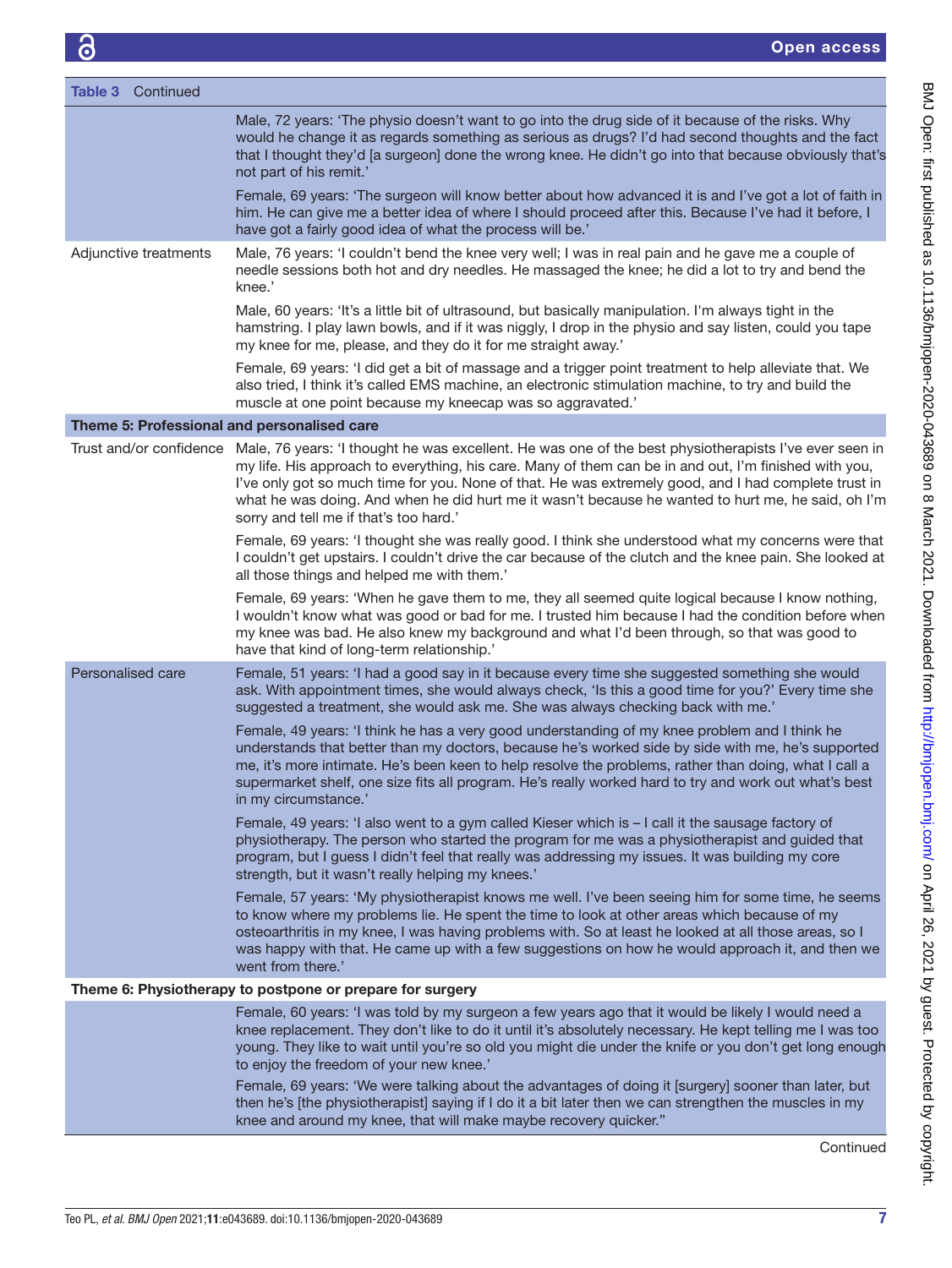Table 3 Continued

|                                                                                                                                                                                                              | $\checkmark$                                                                                                                                                                                                                                                                                                                                                                                                  |  |  |  |
|--------------------------------------------------------------------------------------------------------------------------------------------------------------------------------------------------------------|---------------------------------------------------------------------------------------------------------------------------------------------------------------------------------------------------------------------------------------------------------------------------------------------------------------------------------------------------------------------------------------------------------------|--|--|--|
|                                                                                                                                                                                                              |                                                                                                                                                                                                                                                                                                                                                                                                               |  |  |  |
| okay.'                                                                                                                                                                                                       | Female, 60 years: 'I'm on a waiting list to have a knee replacement. We know that the waiting list is<br>fairly long, so I'll keep myself as healthy and fit as I possibly can, so that I'm able to get through this                                                                                                                                                                                          |  |  |  |
| there. But I'm reluctant to have knee replacements.'                                                                                                                                                         | Male, 70 years: 'Things like osteoarthritis and physiotherapy, there is only so much that<br>physiotherapy can do. If it's bone on bone that doesn't replace the cartilage. All that physiotherapy<br>can do is prescribe activities and exercises to help ameliorate the impact of the osteoarthritis<br>because osteoarthritis doesn't go away. I've had arthroscopies on my knees, so there's no cartilage |  |  |  |
| sessment. <sup>29</sup>                                                                                                                                                                                      | exercise programme developed in Denmark for people with hip/knee OA. The programme has been adapted and<br>s in Australia and comprises of an initial assessment, 12 supervised group exercise sessions, 2 group education                                                                                                                                                                                    |  |  |  |
| tion. <sup>28</sup>                                                                                                                                                                                          | linary model of care developed in New South Wales, Australia for people with hip/knee OA, specifically<br>replacement surgery. The programme is a public-health initiative in tertiary hospitals and offers conservative<br>rammes for exercise and weight loss, self-management advice, psychological and pharmacological reviews and                                                                        |  |  |  |
| pists in Australia in Kieser training centres. <sup>30</sup>                                                                                                                                                 | programme using specific equipment and was originally developed in Switzerland. The programme was adapted<br>e Plan is a former term for a programme now called a Chronic Disease Management Plan, which is a Medicare                                                                                                                                                                                        |  |  |  |
| rapists) per calendar year. <sup>31</sup>                                                                                                                                                                    | ling general practitioners to refer patients with a chronic medical condition to a maximum of five allied health                                                                                                                                                                                                                                                                                              |  |  |  |
| parthritis: Denmark; OA, osteoarthritis; OACCP, Osteoarthritis Chronic Care Programme.                                                                                                                       |                                                                                                                                                                                                                                                                                                                                                                                                               |  |  |  |
| ng consultations at private phys-<br>ticipation in programmes specif-<br>management delivered in the<br>itis Chronic Care Programme<br>e (Good Life with Osteoarthritis<br>ealthcare settings, participation | physiotherapist, including those who ultimately partici-<br>pated in group classes. People referred to physiotherapy<br>under the Chronic Disease Management Plan typically<br>attended individual physiotherapy sessions up to five<br>times.                                                                                                                                                                |  |  |  |
| thening-based programmes (eg,<br>rotherapy and/or generic exer-                                                                                                                                              | Theme 3: Seeking physiotherapy care for pain and functional<br><b>limitations</b>                                                                                                                                                                                                                                                                                                                             |  |  |  |
| /gym). Most were referred by<br>ers or other medical specialists<br>to a local physiotherapist. Partic-<br>iotherapist by convenience (eg,<br>in the same medical practice as                                | Participants spoke about their knee symptoms as a major<br>driver of seeking care, including ongoing knee pain,<br>swelling, clicking and muscle weakness. They expressed<br>frustration with the pain they experienced, particularly<br>when it made them unable to move the knee or walk                                                                                                                    |  |  |  |

driver of seeking care, including ongoing knee pain, swelling, clicking and muscle weakness. They expressed frustration with the pain they experienced, particularly when it made them unable to move the knee or walk properly. Words such as 'click', 'crunch' or 'crack' were commonly used to describe other symptoms. Participants spoke about feeling weak around their knees, which caused their knee to 'give way' or 'collapse'. Participants also sought care because of difficulties with functional activities such as walking, driving, getting in/out of the bed/chair/toilet/shower, negotiating steps and squatting. Some participants avoided doing sports/recreational activities (eg, cycling, surfing, running, swimming) for fear of exacerbating pain. Many people expected physiotherapists to provide treatments to relieve the pain and assist with building knee strength, as well as helping them to return to activities they previously enjoyed or were now unable to do.

# Theme 4: Physiotherapy management focused on function and exercise

The physiotherapist typically assessed functional ability, including walking, squatting, getting in/out of a chair and negotiating stairs. Some participants were timed when performing functional tests, and others were asked to repeat the tests as they progressed through their

| there. Dut I in relactant to have knee replacements.                                                                                                                                                                                                                              |
|-----------------------------------------------------------------------------------------------------------------------------------------------------------------------------------------------------------------------------------------------------------------------------------|
| *GLA:D is an education and exercise programme developed in Denmark for people with hip/knee OA. The programme has been adapted and<br>delivered by physiotherapists in Australia and comprises of an initial assessment, 12 supervised group exercise sessions, 2 group education |
| sessions and a follow-up assessment. <sup>29</sup>                                                                                                                                                                                                                                |

†The OACCP is a multidisciplinary model of care developed in New South Wal those awaiting elective joint replacement surgery. The programme is a public-health management, including programmes for exercise and weight loss, self-manage disease management education.<sup>[28](#page-12-14)</sup>

‡Kieser is a strength training programme using specific equipment and was originally developed in Switzerland. The programme was adapted and delivered by physiotherapists in Australia in Kieser training centres.<sup>[30](#page-12-16)</sup>

§The Enhanced Primary Care Plan is a former term for a programme now calle subsidised programme enabling general practitioners to refer patients with a c services (including physiotherapists) per calendar year.<sup>31</sup>

GLA:D, Good Life with Osteoarthritis: Denmark; OA, osteoarthritis; OACCP, Os

of care models, including consultations at private physiotherapy practices, participation in programmes specifically developed for OA management delivered in the public (eg, Osteoarthritis Chronic Care Programme  $(OACCP)^{28}$ ) and private (Good Life with Osteoarthritis Denmark  $(GLA: D<sup>29</sup>)$  healthcare settings, participation in more generic strengthening-based programmes (eg, Kieser Australia<sup>30</sup>), hydrotherapy and/or generic exercise classes (eg, Pilates/gym). Most were referred by their general practitioners or other medical specialists but some 'self-referred' to a local physiotherapist. Participants chose their physiotherapist by convenience (eg, physiotherapist located in the same medical practice as their general practitioner or located close to home), by following a recommendation from their friend or doctor, or based on prior experience (eg, previously consulted the physiotherapist for other musculoskeletal conditions and/or their knee problem).

Participant attendance at physiotherapy services often relied on funding being available to subsidise cost of care. Some participants described accessing physiotherapy in public hospital settings (eg,  $OACCP^{28}$ ), some received Medicare rebates for physiotherapy services in the private sector (eg, via Chronic Disease Management Plans<sup>31</sup>), while others were subsidised through their private health insurance or other regulatory body (such as worker compensation schemes). A few participants paid out-ofpocket to cover their physiotherapy costs. Participants often ceased their physiotherapy visits because funding ran out.

Participants received physiotherapy care via individual consultations and/or via group sessions. Some participants attended one-on-one consultations several times before transitioning to a group setting. Most described undergoing an individual assessment with the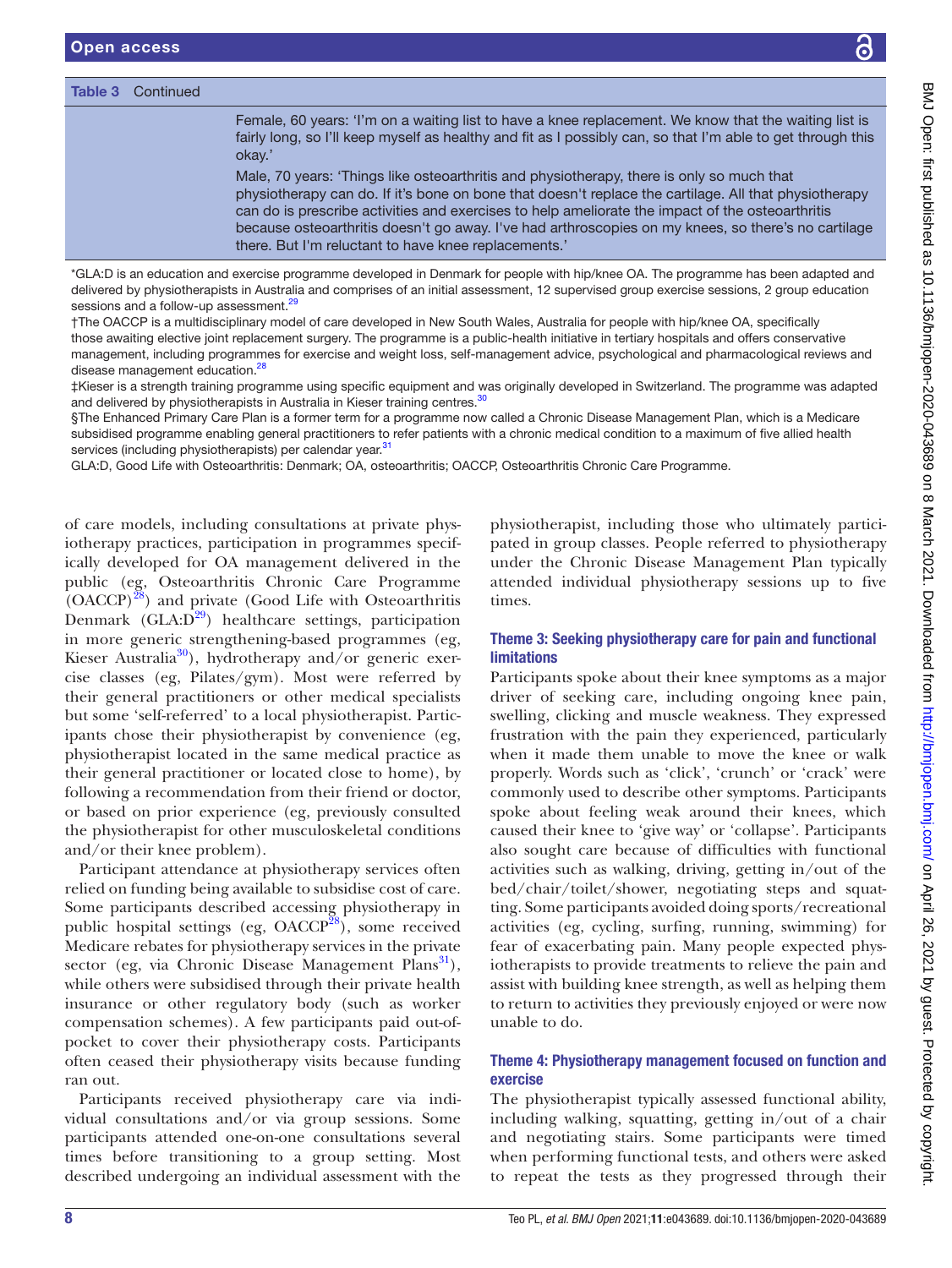treatment sessions. Participants consistently described exercise as a key component of their physiotherapy consultations. They received advice about different types of exercises for their OA, including strengthening, cardiovascular, stretching, balance and functional movement programmes. Some participants were instructed to use exercise equipment such as elastic resistance bands and/ or weights to progress the intensity of the exercises. For those who were given home exercise programmes, exercise handouts or online instructions were provided. Some participants also attended supervised group exercise classes such as gym or fitness-based programme, Pilates, hydrotherapy, balance and/or strengthening classes.

Participants tended not to expect information about surgery, medications and knee injections from their physiotherapist, instead considering these domains of care as a doctor's responsibility. Many did not see the need for physiotherapists to cover these options further and some participants felt that physiotherapists should refrain from providing any medication advice because they do not have prescription rights.

Some participants received adjunctive treatments from physiotherapists such as massage, dry needling/ acupuncture and manual knee mobilisation techniques to relieve muscle tightness and joint stiffness. Transcutaneous electrical nerve stimulation and electronic muscle stimulator machines were sometimes provided to relieve knee pain and stimulate muscles, respectively. Other common adjunctive treatments offered by physiotherapists included ultrasound, heat/cold pack, taping and using a knee brace. These were typically delivered during individual physiotherapy consultations.

# Theme 5: Professional and personalised care

Generally, most participants were happy and satisfied with the physiotherapy care they received. Some described having trust in their physiotherapists, both in their clinical skills and professional knowledge when managing knee OA. Most felt that their physiotherapist understood and appreciated the problems they were experiencing, and some were impressed that the physiotherapist was able to identify what was 'going on' with their knees. Participants were also confident that their physiotherapists could help them by providing practical advice and/or strategies to overcome their specific problems.

Participants valued the highly personalised care they received and felt that physiotherapists generally provided care that was tailored to their needs. They spoke about their physiotherapist as being empathetic and understanding towards their condition/circumstances. Some felt that their physiotherapist 'knew them well', which enabled the physiotherapist to provide the care and support they desired/needed. Others highlighted the value of working collaboratively with their physiotherapist and appreciated having a 'two-way discussion', where the participant was asked for their input in devising a treatment plan for their OA. When care was not personalised, participants expressed a sense of disappointment,

describing the treatment received as a 'sausage factory', 'supermarket shelf' or being a 'one size fits all programme'

# Theme 6: Physiotherapy to postpone or prepare for surgery

Participants perceived that joint replacement surgery was inevitable for their knee problems. Many were informed of this by their doctor and some were already on hospital waiting lists for surgery. However, participants were also advised by their doctors/surgeons to delay surgery for as long as possible and some attended the physiotherapist in an effort to achieve this. Participants generally believed that physiotherapists were not able to 'cure' OA but could help in reducing its impact. Some described the role of physiotherapy as providing them with strategies to strengthen the knees and alleviate their OA symptoms in order to delay surgery. While some participants 'prepared' their knee for surgery by seeing a physiotherapist, others were keen to have surgery as soon as possible.

# Alignment with Clinical Care Standard for knee OA

Deductive analysis was used to generate [table](#page-9-0) 4, which summarises how participant experiences of physiotherapy care for knee OA aligned with the Clinical Care Standard.

# **DISCUSSION**

This qualitative study explored experiences of people who had received physiotherapy care for their knee OA in Australia and how they aligned with the national Clinical Care Standard for knee OA.<sup>[8](#page-12-4)</sup> Participants within this study valued physiotherapists' ability to provide professional and personalised care and described having a strong sense of trust and/or confidence in their physiotherapist. They also felt that physiotherapists understood their problems. These findings are consistent with previous research, which showed that patient satisfaction with physiotherapy care for a range of musculoskeletal conditions was generally high in Australia and other countries such as those in Northern Europe, North America, the UK and Ireland.<sup>[32](#page-12-18)</sup> Physiotherapists' interpersonal and communication skills are important attributes to high patient satisfaction.<sup>[32](#page-12-18)</sup> Our findings suggest that, generally, patients within this study perceived Australian physiotherapists to work in a patient-centred way to ensure that patients' treatment expectations, needs and preferences are respected. Such care aligned with the Clinical Care Standard relating to self-management, where patients received management plan that suited their needs and preferences. These findings were also similar to our previous study with phys-iotherapists,<sup>[7](#page-12-3)</sup> who described offering an individualised self-management plan based on knee symptoms and signs, functional ability and goals.

Participants utilised various referral pathways and a range of different funding models to access physiotherapy care through a diverse array of service delivery options. This suggests that there is not a single 'one size fits all' model of physiotherapy care that will suit the needs and individual circumstances of all Australians living with knee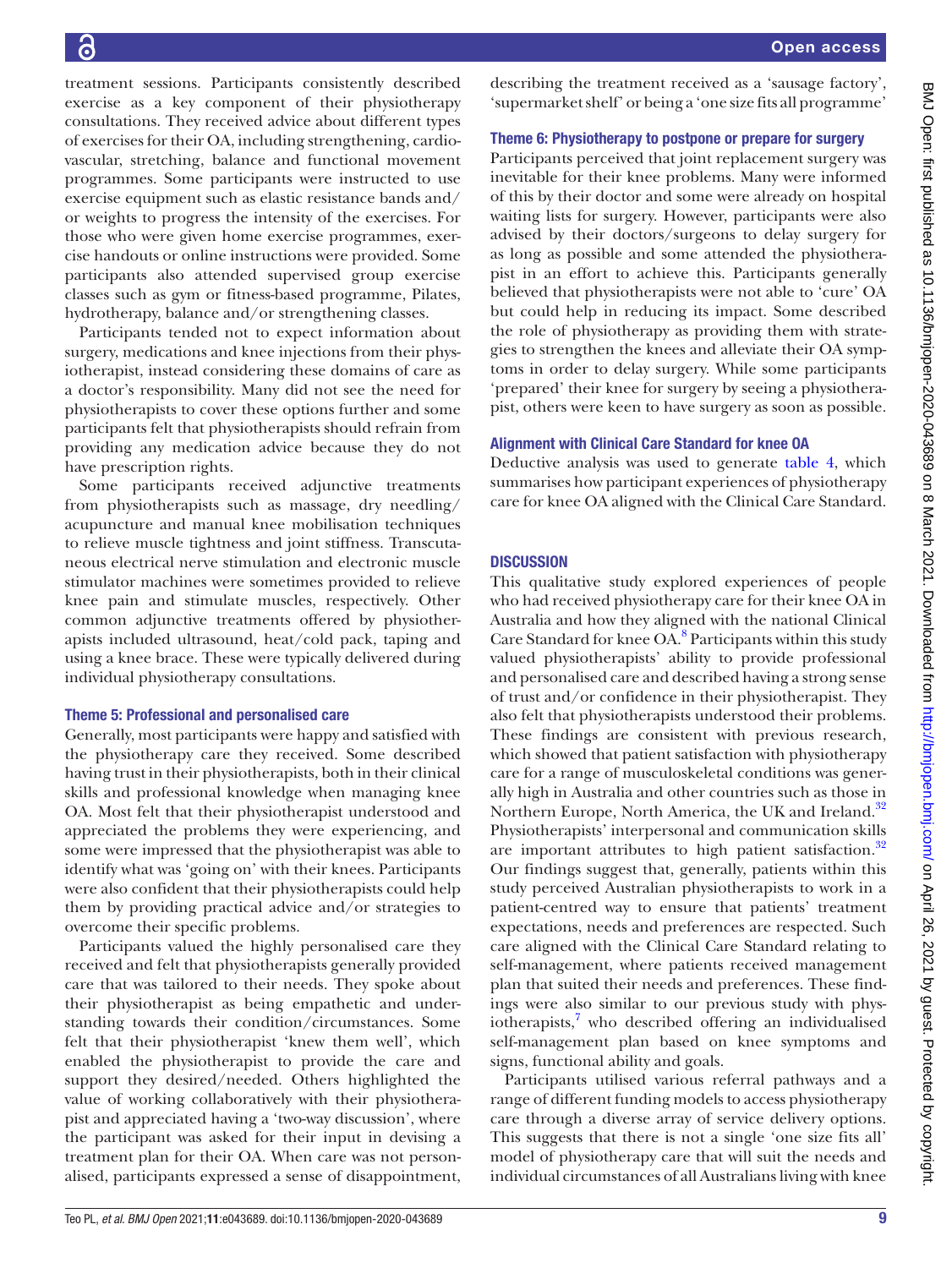<span id="page-9-0"></span>

| Domains of<br>Key elements of care<br>Patient experiences receiving care<br>care<br>Comprehensive Assess history of presenting<br>Patients expected their physiotherapists to provide treatments for relief of knee pain,<br>symptoms and other health conditions to strengthen muscles and to return them to activities they previously enjoyed or were<br>assessment<br>now unable to do.<br>Conduct a physical examination<br>Patients described being typically assessed for functional ability (eg, walking,<br>squatting, getting in/out of a chair, negotiating stairs). Some were timed when<br>performing functional tests, and others were asked to repeat the tests as they<br>progressed through their treatment sessions.<br>Evaluate psychosocial factors<br>Patients rarely described any psychosocial evaluation by their physiotherapist.<br>Diagnosis<br>Diagnose knee OA clinically<br>Patients generally had received a knee OA diagnosis from their doctor prior to<br>seeing their physiotherapist. They often had knee imaging results to bring to their<br>physiotherapy consultations.<br>Consider imaging for alternative<br>Patients did not touch on this aspect as they typically went to their physiotherapist<br>diagnosis only<br>with imaging results from their doctor.<br>Education<br>Provide education about knee OA and Patients perceived they had adequate pre-existing knowledge and understanding<br>and self-<br>available treatments<br>about OA.<br>management<br>Patients felt that their physiotherapist generally provided care that was tailored<br>Individualised self-management plan<br>to their needs. Patients rarely mentioned any psychosocial considerations when<br>based on physical and psychosocial<br>needs<br>discussing self-management plans with the physiotherapist.<br>Weight loss and<br>Support people who are overweight or Some patients did not perceive their weight as an issue. For those with weight<br>exercise<br>obese to lose weight<br>problems, some described having a discussion with their physiotherapist about the<br>importance of weight loss/maintenance.<br>Tailor exercise according to needs<br>Patients received advice about various exercises (eg, strengthening, cardiovascular,<br>stretching, balance, functional movement programmes) for their OA. Some used<br>and preferences<br>elastic resistance bands and/or weights for exercises. Some attended supervised<br>group exercise classes (eg, gym or fitness-based programme, Pilates, hydrotherapy,<br>balance, strengthening classes). Some also received adjunctive treatments (eg,<br>massage, dry needling/acupuncture, manual techniques, transcutaneous electrical<br>nerve stimulation, electronic muscle stimulator machines, ultrasound, heat/cold pack<br>and taping).<br>Establish weight and exercise<br>Exercise goals and programmes were routinely established with physiotherapists.<br>Patients rarely described establishing weight loss goals or being referred to other<br>goals, and refer to other services for<br>assistance as required<br>healthcare providers for weight loss support.<br><b>Medications</b><br>Offer appropriate medicines to<br>Patients did not expect information about medications and knee injections from their<br>to manage<br>manage symptoms, considering<br>physiotherapist.<br>clinical condition and preferences<br>symptoms<br>Agree on regular reviews according to Patient attendance at physiotherapy services often relied on funding being available<br><b>Patient review</b><br>patient's needs<br>to subsidise cost of care. Reviews would often cease when funding ran out.<br>Patients generally sought care from a physiotherapist to postpone, or prepare for,<br>Refer to specialist if knee OA<br>symptoms worsen and severe<br>knee surgery.<br>functional impairment persists despite<br>conservative management<br>Surgery<br>Offer timely joint surgery to patients<br>Patients generally sought care from a physiotherapist to postpone, or prepare for,<br>not responding to conservative<br>knee surgery.<br>management<br>Provide surgical information to inform Patients did not expect information about knee surgery from their physiotherapist.<br>treatment decision<br>Only offer arthroscopy to patients with Patients rarely mentioned discussing knee arthroscopy with their physiotherapist.<br>true mechanical locking | Alignment of participant experiences of physiotherapy care with the national Clinical Care Standard for knee OA<br>Table 4 |  |  |  |  |
|---------------------------------------------------------------------------------------------------------------------------------------------------------------------------------------------------------------------------------------------------------------------------------------------------------------------------------------------------------------------------------------------------------------------------------------------------------------------------------------------------------------------------------------------------------------------------------------------------------------------------------------------------------------------------------------------------------------------------------------------------------------------------------------------------------------------------------------------------------------------------------------------------------------------------------------------------------------------------------------------------------------------------------------------------------------------------------------------------------------------------------------------------------------------------------------------------------------------------------------------------------------------------------------------------------------------------------------------------------------------------------------------------------------------------------------------------------------------------------------------------------------------------------------------------------------------------------------------------------------------------------------------------------------------------------------------------------------------------------------------------------------------------------------------------------------------------------------------------------------------------------------------------------------------------------------------------------------------------------------------------------------------------------------------------------------------------------------------------------------------------------------------------------------------------------------------------------------------------------------------------------------------------------------------------------------------------------------------------------------------------------------------------------------------------------------------------------------------------------------------------------------------------------------------------------------------------------------------------------------------------------------------------------------------------------------------------------------------------------------------------------------------------------------------------------------------------------------------------------------------------------------------------------------------------------------------------------------------------------------------------------------------------------------------------------------------------------------------------------------------------------------------------------------------------------------------------------------------------------------------------------------------------------------------------------------------------------------------------------------------------------------------------------------------------------------------------------------------------------------------------------------------------------------------------------------------------------------------------------------------------------------------------------------------------------------------------------------------------------------------------------------------------------------------------------------------------------------------------------------------------------------------------------------------------------------------------------------------------------------------------------------------------------------------------------------------------------------------------------------------------------------------------------------------------------------------------------------------------------------------------------------------------------------------------------------------------------------------------------------------------------------------------------------------------------------------------------------------------|----------------------------------------------------------------------------------------------------------------------------|--|--|--|--|
|                                                                                                                                                                                                                                                                                                                                                                                                                                                                                                                                                                                                                                                                                                                                                                                                                                                                                                                                                                                                                                                                                                                                                                                                                                                                                                                                                                                                                                                                                                                                                                                                                                                                                                                                                                                                                                                                                                                                                                                                                                                                                                                                                                                                                                                                                                                                                                                                                                                                                                                                                                                                                                                                                                                                                                                                                                                                                                                                                                                                                                                                                                                                                                                                                                                                                                                                                                                                                                                                                                                                                                                                                                                                                                                                                                                                                                                                                                                                                                                                                                                                                                                                                                                                                                                                                                                                                                                                                                                                           |                                                                                                                            |  |  |  |  |
|                                                                                                                                                                                                                                                                                                                                                                                                                                                                                                                                                                                                                                                                                                                                                                                                                                                                                                                                                                                                                                                                                                                                                                                                                                                                                                                                                                                                                                                                                                                                                                                                                                                                                                                                                                                                                                                                                                                                                                                                                                                                                                                                                                                                                                                                                                                                                                                                                                                                                                                                                                                                                                                                                                                                                                                                                                                                                                                                                                                                                                                                                                                                                                                                                                                                                                                                                                                                                                                                                                                                                                                                                                                                                                                                                                                                                                                                                                                                                                                                                                                                                                                                                                                                                                                                                                                                                                                                                                                                           |                                                                                                                            |  |  |  |  |
|                                                                                                                                                                                                                                                                                                                                                                                                                                                                                                                                                                                                                                                                                                                                                                                                                                                                                                                                                                                                                                                                                                                                                                                                                                                                                                                                                                                                                                                                                                                                                                                                                                                                                                                                                                                                                                                                                                                                                                                                                                                                                                                                                                                                                                                                                                                                                                                                                                                                                                                                                                                                                                                                                                                                                                                                                                                                                                                                                                                                                                                                                                                                                                                                                                                                                                                                                                                                                                                                                                                                                                                                                                                                                                                                                                                                                                                                                                                                                                                                                                                                                                                                                                                                                                                                                                                                                                                                                                                                           |                                                                                                                            |  |  |  |  |
|                                                                                                                                                                                                                                                                                                                                                                                                                                                                                                                                                                                                                                                                                                                                                                                                                                                                                                                                                                                                                                                                                                                                                                                                                                                                                                                                                                                                                                                                                                                                                                                                                                                                                                                                                                                                                                                                                                                                                                                                                                                                                                                                                                                                                                                                                                                                                                                                                                                                                                                                                                                                                                                                                                                                                                                                                                                                                                                                                                                                                                                                                                                                                                                                                                                                                                                                                                                                                                                                                                                                                                                                                                                                                                                                                                                                                                                                                                                                                                                                                                                                                                                                                                                                                                                                                                                                                                                                                                                                           |                                                                                                                            |  |  |  |  |
|                                                                                                                                                                                                                                                                                                                                                                                                                                                                                                                                                                                                                                                                                                                                                                                                                                                                                                                                                                                                                                                                                                                                                                                                                                                                                                                                                                                                                                                                                                                                                                                                                                                                                                                                                                                                                                                                                                                                                                                                                                                                                                                                                                                                                                                                                                                                                                                                                                                                                                                                                                                                                                                                                                                                                                                                                                                                                                                                                                                                                                                                                                                                                                                                                                                                                                                                                                                                                                                                                                                                                                                                                                                                                                                                                                                                                                                                                                                                                                                                                                                                                                                                                                                                                                                                                                                                                                                                                                                                           |                                                                                                                            |  |  |  |  |
|                                                                                                                                                                                                                                                                                                                                                                                                                                                                                                                                                                                                                                                                                                                                                                                                                                                                                                                                                                                                                                                                                                                                                                                                                                                                                                                                                                                                                                                                                                                                                                                                                                                                                                                                                                                                                                                                                                                                                                                                                                                                                                                                                                                                                                                                                                                                                                                                                                                                                                                                                                                                                                                                                                                                                                                                                                                                                                                                                                                                                                                                                                                                                                                                                                                                                                                                                                                                                                                                                                                                                                                                                                                                                                                                                                                                                                                                                                                                                                                                                                                                                                                                                                                                                                                                                                                                                                                                                                                                           |                                                                                                                            |  |  |  |  |
|                                                                                                                                                                                                                                                                                                                                                                                                                                                                                                                                                                                                                                                                                                                                                                                                                                                                                                                                                                                                                                                                                                                                                                                                                                                                                                                                                                                                                                                                                                                                                                                                                                                                                                                                                                                                                                                                                                                                                                                                                                                                                                                                                                                                                                                                                                                                                                                                                                                                                                                                                                                                                                                                                                                                                                                                                                                                                                                                                                                                                                                                                                                                                                                                                                                                                                                                                                                                                                                                                                                                                                                                                                                                                                                                                                                                                                                                                                                                                                                                                                                                                                                                                                                                                                                                                                                                                                                                                                                                           |                                                                                                                            |  |  |  |  |
|                                                                                                                                                                                                                                                                                                                                                                                                                                                                                                                                                                                                                                                                                                                                                                                                                                                                                                                                                                                                                                                                                                                                                                                                                                                                                                                                                                                                                                                                                                                                                                                                                                                                                                                                                                                                                                                                                                                                                                                                                                                                                                                                                                                                                                                                                                                                                                                                                                                                                                                                                                                                                                                                                                                                                                                                                                                                                                                                                                                                                                                                                                                                                                                                                                                                                                                                                                                                                                                                                                                                                                                                                                                                                                                                                                                                                                                                                                                                                                                                                                                                                                                                                                                                                                                                                                                                                                                                                                                                           |                                                                                                                            |  |  |  |  |
|                                                                                                                                                                                                                                                                                                                                                                                                                                                                                                                                                                                                                                                                                                                                                                                                                                                                                                                                                                                                                                                                                                                                                                                                                                                                                                                                                                                                                                                                                                                                                                                                                                                                                                                                                                                                                                                                                                                                                                                                                                                                                                                                                                                                                                                                                                                                                                                                                                                                                                                                                                                                                                                                                                                                                                                                                                                                                                                                                                                                                                                                                                                                                                                                                                                                                                                                                                                                                                                                                                                                                                                                                                                                                                                                                                                                                                                                                                                                                                                                                                                                                                                                                                                                                                                                                                                                                                                                                                                                           |                                                                                                                            |  |  |  |  |
|                                                                                                                                                                                                                                                                                                                                                                                                                                                                                                                                                                                                                                                                                                                                                                                                                                                                                                                                                                                                                                                                                                                                                                                                                                                                                                                                                                                                                                                                                                                                                                                                                                                                                                                                                                                                                                                                                                                                                                                                                                                                                                                                                                                                                                                                                                                                                                                                                                                                                                                                                                                                                                                                                                                                                                                                                                                                                                                                                                                                                                                                                                                                                                                                                                                                                                                                                                                                                                                                                                                                                                                                                                                                                                                                                                                                                                                                                                                                                                                                                                                                                                                                                                                                                                                                                                                                                                                                                                                                           |                                                                                                                            |  |  |  |  |
|                                                                                                                                                                                                                                                                                                                                                                                                                                                                                                                                                                                                                                                                                                                                                                                                                                                                                                                                                                                                                                                                                                                                                                                                                                                                                                                                                                                                                                                                                                                                                                                                                                                                                                                                                                                                                                                                                                                                                                                                                                                                                                                                                                                                                                                                                                                                                                                                                                                                                                                                                                                                                                                                                                                                                                                                                                                                                                                                                                                                                                                                                                                                                                                                                                                                                                                                                                                                                                                                                                                                                                                                                                                                                                                                                                                                                                                                                                                                                                                                                                                                                                                                                                                                                                                                                                                                                                                                                                                                           |                                                                                                                            |  |  |  |  |
|                                                                                                                                                                                                                                                                                                                                                                                                                                                                                                                                                                                                                                                                                                                                                                                                                                                                                                                                                                                                                                                                                                                                                                                                                                                                                                                                                                                                                                                                                                                                                                                                                                                                                                                                                                                                                                                                                                                                                                                                                                                                                                                                                                                                                                                                                                                                                                                                                                                                                                                                                                                                                                                                                                                                                                                                                                                                                                                                                                                                                                                                                                                                                                                                                                                                                                                                                                                                                                                                                                                                                                                                                                                                                                                                                                                                                                                                                                                                                                                                                                                                                                                                                                                                                                                                                                                                                                                                                                                                           |                                                                                                                            |  |  |  |  |
|                                                                                                                                                                                                                                                                                                                                                                                                                                                                                                                                                                                                                                                                                                                                                                                                                                                                                                                                                                                                                                                                                                                                                                                                                                                                                                                                                                                                                                                                                                                                                                                                                                                                                                                                                                                                                                                                                                                                                                                                                                                                                                                                                                                                                                                                                                                                                                                                                                                                                                                                                                                                                                                                                                                                                                                                                                                                                                                                                                                                                                                                                                                                                                                                                                                                                                                                                                                                                                                                                                                                                                                                                                                                                                                                                                                                                                                                                                                                                                                                                                                                                                                                                                                                                                                                                                                                                                                                                                                                           |                                                                                                                            |  |  |  |  |
|                                                                                                                                                                                                                                                                                                                                                                                                                                                                                                                                                                                                                                                                                                                                                                                                                                                                                                                                                                                                                                                                                                                                                                                                                                                                                                                                                                                                                                                                                                                                                                                                                                                                                                                                                                                                                                                                                                                                                                                                                                                                                                                                                                                                                                                                                                                                                                                                                                                                                                                                                                                                                                                                                                                                                                                                                                                                                                                                                                                                                                                                                                                                                                                                                                                                                                                                                                                                                                                                                                                                                                                                                                                                                                                                                                                                                                                                                                                                                                                                                                                                                                                                                                                                                                                                                                                                                                                                                                                                           |                                                                                                                            |  |  |  |  |
|                                                                                                                                                                                                                                                                                                                                                                                                                                                                                                                                                                                                                                                                                                                                                                                                                                                                                                                                                                                                                                                                                                                                                                                                                                                                                                                                                                                                                                                                                                                                                                                                                                                                                                                                                                                                                                                                                                                                                                                                                                                                                                                                                                                                                                                                                                                                                                                                                                                                                                                                                                                                                                                                                                                                                                                                                                                                                                                                                                                                                                                                                                                                                                                                                                                                                                                                                                                                                                                                                                                                                                                                                                                                                                                                                                                                                                                                                                                                                                                                                                                                                                                                                                                                                                                                                                                                                                                                                                                                           |                                                                                                                            |  |  |  |  |
|                                                                                                                                                                                                                                                                                                                                                                                                                                                                                                                                                                                                                                                                                                                                                                                                                                                                                                                                                                                                                                                                                                                                                                                                                                                                                                                                                                                                                                                                                                                                                                                                                                                                                                                                                                                                                                                                                                                                                                                                                                                                                                                                                                                                                                                                                                                                                                                                                                                                                                                                                                                                                                                                                                                                                                                                                                                                                                                                                                                                                                                                                                                                                                                                                                                                                                                                                                                                                                                                                                                                                                                                                                                                                                                                                                                                                                                                                                                                                                                                                                                                                                                                                                                                                                                                                                                                                                                                                                                                           |                                                                                                                            |  |  |  |  |
|                                                                                                                                                                                                                                                                                                                                                                                                                                                                                                                                                                                                                                                                                                                                                                                                                                                                                                                                                                                                                                                                                                                                                                                                                                                                                                                                                                                                                                                                                                                                                                                                                                                                                                                                                                                                                                                                                                                                                                                                                                                                                                                                                                                                                                                                                                                                                                                                                                                                                                                                                                                                                                                                                                                                                                                                                                                                                                                                                                                                                                                                                                                                                                                                                                                                                                                                                                                                                                                                                                                                                                                                                                                                                                                                                                                                                                                                                                                                                                                                                                                                                                                                                                                                                                                                                                                                                                                                                                                                           |                                                                                                                            |  |  |  |  |

OA, osteoarthritis.

OA. Our findings highlight how important it is for healthcare systems to offer different models of physiotherapy care, in both the public and private sectors, for example, spanning individual consultations through to group exercise classes. This helps to reduce inequity of access to physiotherapy care for people with knee OA, which may arise

from geographical location or socioeconomic status.<sup>[33](#page-12-19)</sup> Indeed, a community-based survey of 1000 people with arthritis in Australia found that over two-thirds of respondents felt that they did not cope well with their condition because of the healthcare they experienced, and felt that they had poor access to medical doctors, specialists and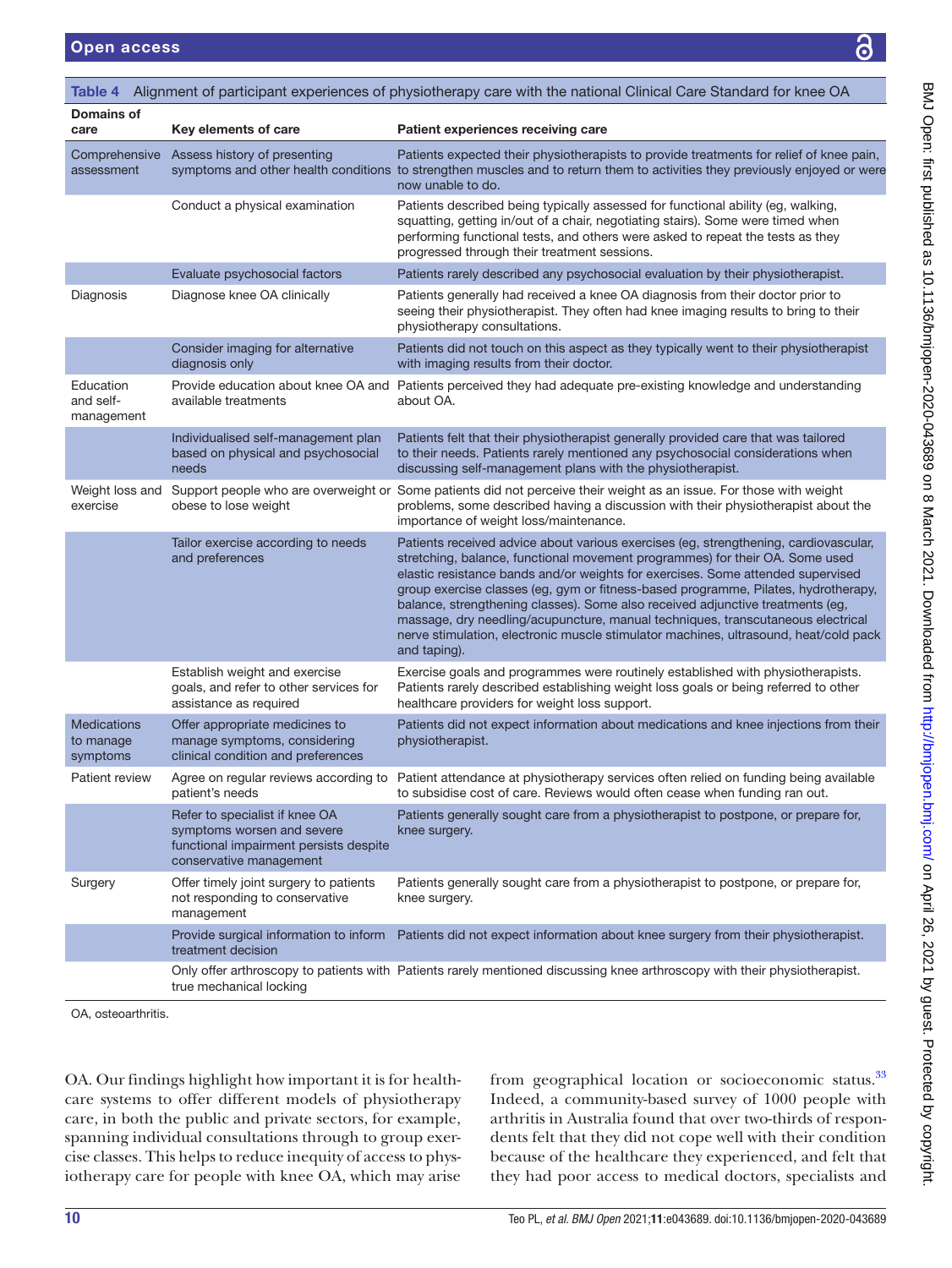allied health professionals. $34$  Allowing patients the flexibility to choose which type of physiotherapy service best suits their needs, preferences and financial situation also aligns with a philosophy of patient-centred care,  $35\frac{36}{10}$  and permits the patient to have some control over their own healthcare.

Our findings highlight how reliant people with knee OA are on government-funded healthcare and/or thirdparty payers (such as private health insurers) to fund their physiotherapy care. Participants predominantly accessed and received care from physiotherapists in private practice settings and typically ceased physiotherapy when funding ran out and they were required to pay out-ofpocket for services. These findings are consistent with key Australian policy documents, including the National Osteoarthritis Strategy,<sup>[37](#page-12-22)</sup> that have called for expansion of funding to support OA care delivery, including care delivered by physiotherapists.<sup>38</sup> Given the chronicity of knee OA, regular reviews and follow-up are advocated to allow for monitoring of symptoms, permit timely changes to management and to support effective self-management.<sup>[1](#page-12-0)</sup> However, similar to a previous study in Australia, $39$  the costs associated with physiotherapy treatments were identified by our participants as an important barrier to continuing to access physiotherapy care for OA. Our findings highlight the importance of funding mechanisms for physiotherapy services to relieve the financial burden that people experience when accessing necessary care for knee OA. Therefore, it remains unclear if patients were offered regular reviews by their physiotherapist, as recommended by the Clinical Care Standard, due to lack of funding being a potential barrier to regular reviews.

Although pain was one of the important drivers of care-seeking in our participants, many also desired help from the physiotherapist to maintain or improve muscle strength and physical function. These findings highlight the need for physiotherapists to codevelop (with the patient) a multifaceted management plan that does not only focus on pain relief strategies but also incorporates interventions that target strength and assist patients to engage in activities that are meaningful to them. It is thus not surprising that participants in our study described the important role that physiotherapists played in prescribing personalised exercise and addressing functional deficits. A systematic review of patients' perceived health service needs for OA also showed that one of the key reasons patients typically consulted physiothera-pists was for exercise advice/prescription.<sup>[5](#page-12-2)</sup> Our patient perspectives about the important role that physiotherapists play in prescribing exercise align with the perspectives of general practitioners,  $4041$  who often refer patients with chronic knee pain to physiotherapists for exercise. General practitioners describe lack of time as the most common barrier for them to initiate exercise with their patients, preferring instead to refer their patient to a physiotherapist. $40\frac{40}{2}$  Similarly, physiotherapists themselves also perceived exercise and physical activity to be their main role in the management of people with knee  $OA^{743}$ 

and are confident to prescribe exercises to improve knee strength and range of movement.<sup>44</sup> However, inconsistent with the Clinical Care Standard, it appeared that patients were predominantly assessed by their physiotherapist for their knee symptoms and functional limitations, with little consideration of psychosocial factors. In addition, the management plan provided by the physiotherapist tended to overlook strategies specifically related to weight loss/maintenance. Our patient findings are also similar to our previous study with physiotherapists,<sup>[7](#page-12-3)</sup> who tended to focus on biomedical assessment and management of knee OA. Regarding weight loss advice, they generally provided education about the importance of weight loss rather than advice about strategies to lose weight.

Interestingly, participants tended to have an OA diagnosis already made prior to their physiotherapy consultation. They also believed that they already had adequate knowledge and understanding about their knee OA. This was despite the fact that participants appeared to have different perceptions about knee OA (describing it as 'wear and tear', 'bone on bone', 'degenerative' and/or 'cartilage wear') and their belief that surgery is an inevitable consequence. These perceptions and beliefs about OA are similar to findings from another study exploring reasons why patients resorted to surgical interventions for knee  $OA<sup>45</sup>$  Once the participants in that study had been 'diagnosed' with 'bone-on-bone' changes, many disregarded exercise-based interventions (which they believed would damage their joint) in favour of alternative and experimental treatments (which they believed would help regenerate lost cartilage). Such perceptions and beliefs about OA are detrimental considering there is often a mismatch between imaging findings and OA symptoms $46 \frac{47}{1}$  and that conservative management such as exercise can reduce pain irrespective of radiographic severity.<sup>48 49</sup> In addition, as some primary care specialists are hesitant to refer patients with OA to physiotherapy because they either perceive exercise to be ineffective or lack trust in physiotherapists to provide evidence-based care, [50](#page-13-0) patients may not necessarily have been wellinformed about the benefits of exercises during their specialist consultation. $51$  In order to maximise success with exercise interventions, these findings suggest that physiotherapists could consider reframing their conversations to actively invite the patient to share their preexisting knowledge about OA so that any perceptions may be subtly corrected, and evidence-based educational resources shared. Physiotherapists should consider the language they use when discussing OA (ie, avoid biomedical terms such as 'wear and tear' or 'degenerative') so that they are not contributing to patient misinformation (ie, joint surgery is inevitable; OA symptoms will worsen over time), and instead provide a sense of hope and optimism for prognosis with conservative care.

Participants also did not expect physiotherapists to provide them with information regarding medications, knee injections and surgery even though these topics are advocated as important responsibilities of all health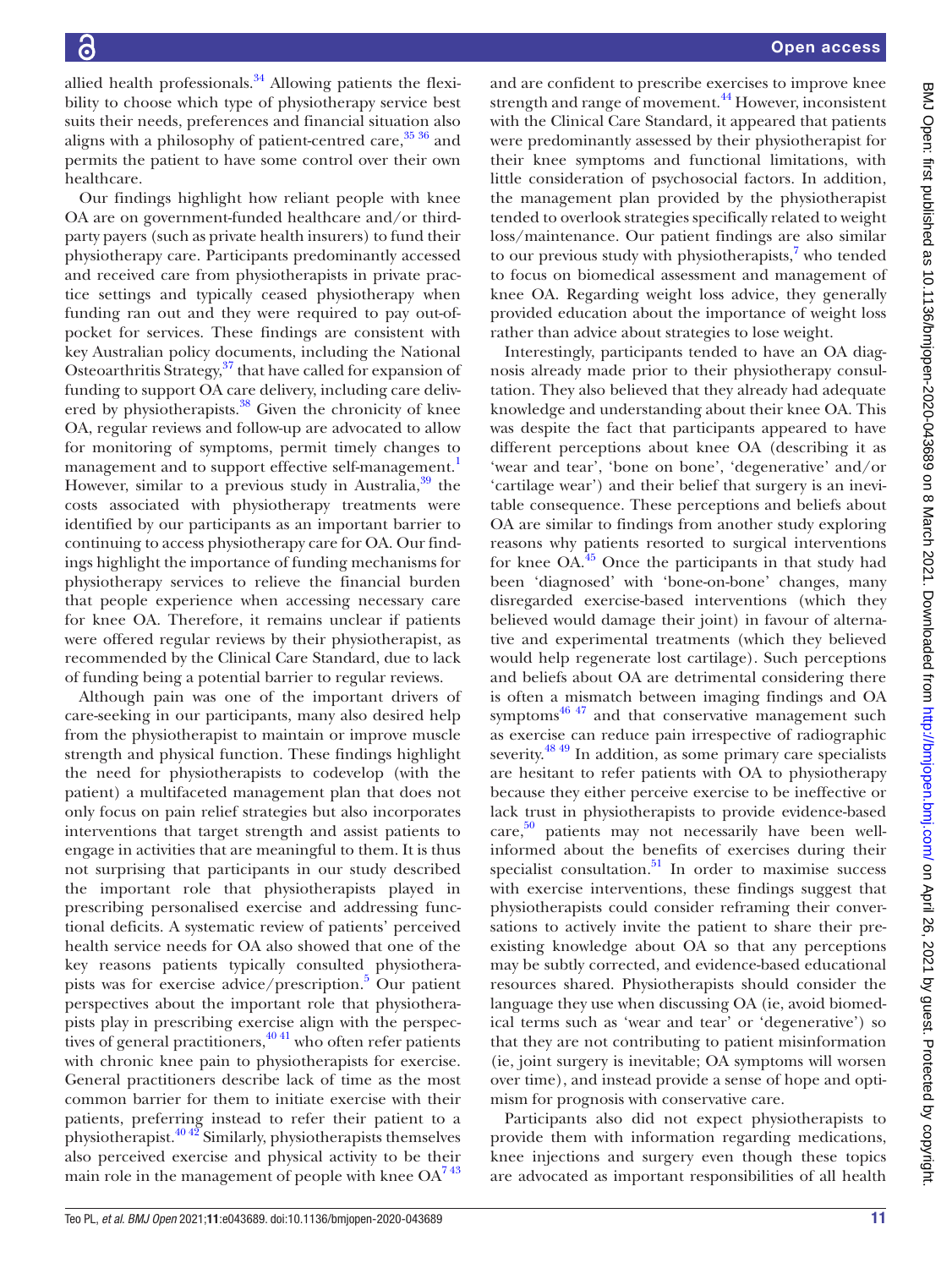professionals when managing  $OA<sup>152</sup>$  Instead, participants generally approached their medical doctors for advice in these domains of care. This is likely because, in Australia, physiotherapists can only provide advice about over-thecounter medications and do not have prescribing rights. Regarding knee surgery, patients mainly sought physiotherapy care to postpone or prepare for knee surgery. Our patient findings are similar to our previous study with physiotherapists, $7$  who had also felt that surgical advice was outside the scope of practice of physiotherapy care. However, some physiotherapists described their role as preparing patients for knee surgery when they were referred for physiotherapy.

Some participants received adjunctive treatments from their physiotherapist, such as massage, acupuncture and electrotherapy interventions despite limited evidence to support their use.<sup>1 3 53</sup> We do not know if participants specifically requested these treatments and/or if their physiotherapist helped the participant to make an informed treatment decision by discussing their limited treatment efficacy for knee OA. Patients with other musculoskeletal conditions, such as low back pain, often present to physiotherapists with preconceived ideas about physiotherapy treatment, $54$  and may desire 'hands-on' treatment or any intervention that has previously eased their back symptoms. Physiotherapists may feel obliged to provide treatments with limited efficacy in order to meet the patient's treatment expectation.

A strength of our study was its qualitative design, which allowed us to explore the experiences of people receiving physiotherapy care for knee OA in Australia. In order to explore diversity in experiences, we interviewed a range of participants, including males and females of differing age, occupational status and geographical location across Australia. Our study also has limitations. There was no patient and public involvement in the design of this research. Participants responded to advertisements (social media) and/or Email invitations (research volunteer database) to participate and thus our sample may be biased towards those who had favourable experiences with physiotherapy and/or were successful at accessing physiotherapy. There were many more females than males in the sample which may reflect the social media approach to recruitment. Participants were reimbursed for their time with a US\$50 gift card so they might have responded to interview questions in a socially desirable manner. Efforts were made to reduce this effect by informing participants at the beginning of the interview that there were no right or wrong answers to the questions asked. Our sample was constrained to participants who could speak English and given that 21% of Australians speak a language other than English at home,  $55$  we do not know if our findings reflect the experiences of people from culturally and linguistically diverse backgrounds. Furthermore, physiotherapists are a primary contact health profession in Australia, so patient experiences with physiotherapy care for knee OA may be different in other countries where people can only access a physiotherapist on referral. Future research

is particularly warranted in low-to-middle income countries, given that social factors such as education level and income influence patient access to allied health services such as physiotherapy. $56$  Our findings may also not be applicable in countries where cultural beliefs differ considerably from the Australian context. The perception of pain, health beliefs and concept of disability and its management often vary from one culture to another<sup>[57](#page-13-5)</sup> and thus may influence patients' experiences managing their conditions.

In conclusion, our findings provide evidence from the patient's perspective about the important role physiotherapists play in the care of Australians with knee OA, reinforcing the need for equitable access to physiotherapy services that are supported by a range of funding models. Findings highlight the importance of different pathways for accessing care to meet the needs of individuals and ensure that all people with knee OA are adequately supported in managing their condition. Overall, patients' experiences with receiving physiotherapy care for their knee OA were partly aligned with the Clinical Care Standard, particularly regarding comprehensive assessment, self-management, and exercise.

Contributors PLT, KLB, KD and RSH contributed to the study conception and design. PLT completed data collection. PLT, KLB, BL, TE, KD and RSH contributed to the data analysis and interpretation of data. PLT wrote the first draft of the manuscript. PLT, KLB, BL, TE, KD and RSH revised the paper and provided scientific input. PLT, KLB, BL, TE, KD and RSH approved the final version of the manuscript.

Funding This work was supported by funding from the National Health and Medical Research Council (Centre of Research Excellence; number 1079078). Ms Teo is supported by a PhD stipend from the Australian Government Research Training Programme Scholarship. Professor Hinman is supported by a National Health and Medical Research Council Fellowship (#1154217). Professor Bennell is supported by a National Health and Medical Research Council Investigator Grant (# 1174431). Professor Dziedzic was part-funded by the National Institute for Health Research (NIHR) Collaborations for Leadership in Applied Health Research and Care West Midlands and a Knowledge Mobilisation Research Fellowship (KMRF-2014-03-002) from the NIHR and is an NIHR Senior Investigator. The funders had no role in the development of the study method, interpretation of the results or reporting.

Competing interests None declared.

Patient consent for publication Not required.

Provenance and peer review Not commissioned; externally peer reviewed.

Data availability statement No data are available.

Supplemental material This content has been supplied by the author(s). It has not been vetted by BMJ Publishing Group Limited (BMJ) and may not have been peer-reviewed. Any opinions or recommendations discussed are solely those of the author(s) and are not endorsed by BMJ. BMJ disclaims all liability and responsibility arising from any reliance placed on the content. Where the content includes any translated material, BMJ does not warrant the accuracy and reliability of the translations (including but not limited to local regulations, clinical guidelines, terminology, drug names and drug dosages), and is not responsible for any error and/or omissions arising from translation and adaptation or otherwise.

Open access This is an open access article distributed in accordance with the Creative Commons Attribution Non Commercial (CC BY-NC 4.0) license, which permits others to distribute, remix, adapt, build upon this work non-commercially, and license their derivative works on different terms, provided the original work is properly cited, appropriate credit is given, any changes made indicated, and the use is non-commercial. See: [http://creativecommons.org/licenses/by-nc/4.0/.](http://creativecommons.org/licenses/by-nc/4.0/)

#### ORCID iD

Pek Ling Teo<http://orcid.org/0000-0003-1657-1820>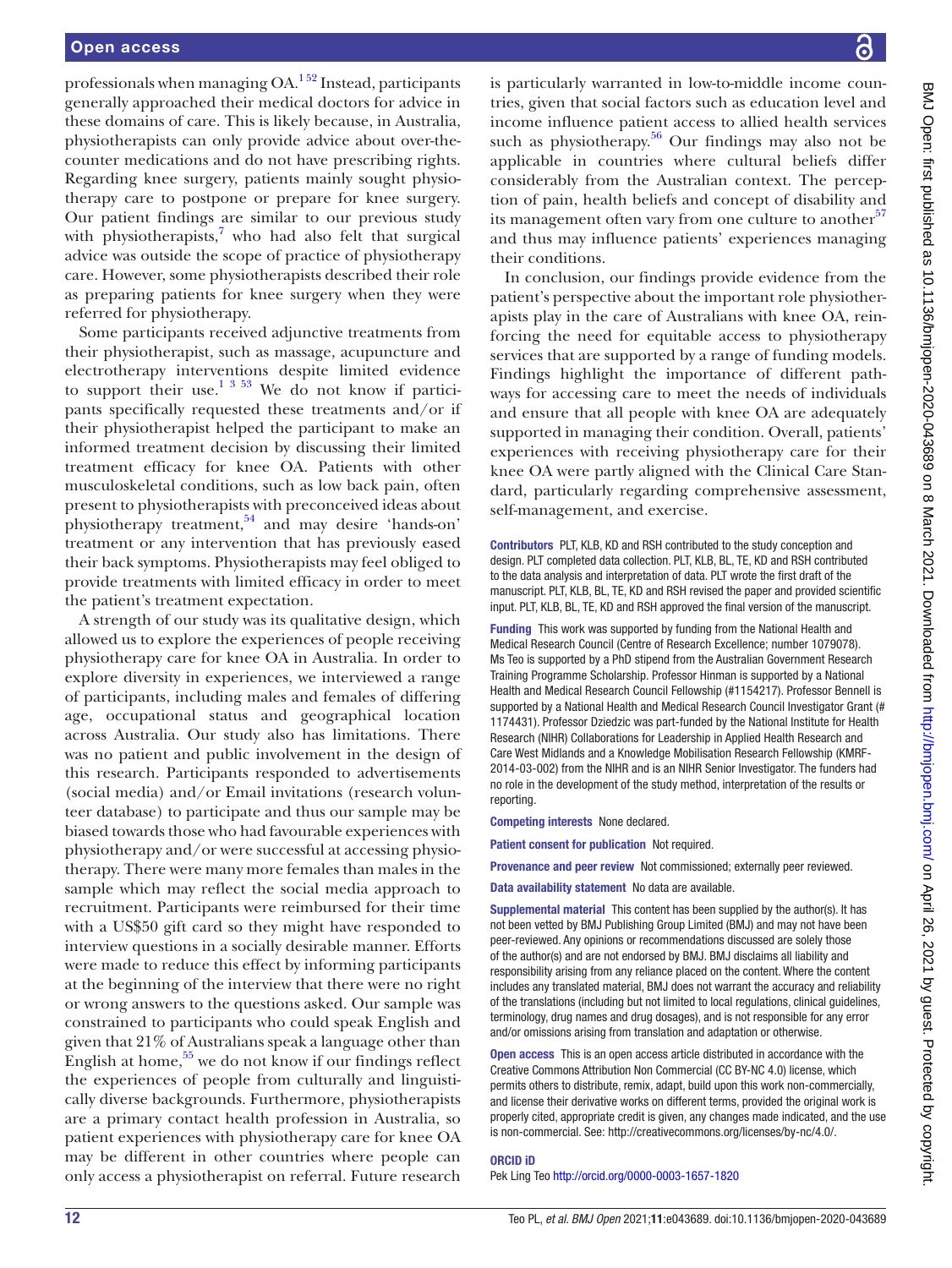# **REFERENCES**

- <span id="page-12-0"></span>1 NICE. *Clinical guideline: osteoarthritis care and management in adults*. National Institute for Health and Care Excellene, 2014.
- 2 Bannuru RR, Osani MC, Vaysbrot EE, *et al*. OARSI guidelines for the non-surgical management of knee, hip, and polyarticular osteoarthritis. *[Osteoarthritis Cartilage](http://dx.doi.org/10.1016/j.joca.2019.06.011)* 2019;27:1578–89.
- 3 Kolasinski SL, Neogi T, Hochberg MC, *et al*. 2019 American College of rheumatology/arthritis foundation guideline for the management of osteoarthritis of the hand, hip, and knee. *[Arthritis Rheumatol](http://dx.doi.org/10.1002/art.41142)* 2020;72:220–33.
- <span id="page-12-1"></span>4 Australian Institue of Health and Welfare. *Use of health services for arthritis and osteoporosis. Canberra*, 2010.
- <span id="page-12-2"></span>5 Papandony MC, Chou L, Seneviwickrama M, *et al*. Patients' perceived health service needs for osteoarthritis (OA) care: a scoping systematic review. *[Osteoarthritis Cartilage](http://dx.doi.org/10.1016/j.joca.2017.02.799)* 2017;25:1010–25.
- 6 Dobson F, Bennell KL, French SD, *et al*. Barriers and facilitators to exercise participation in people with hip and/or knee osteoarthritis: synthesis of the literature using behavior change theory. *[Am J Phys](http://dx.doi.org/10.1097/PHM.0000000000000448)  [Med Rehabil](http://dx.doi.org/10.1097/PHM.0000000000000448)* 2016;95:372–89.
- <span id="page-12-3"></span>7 Teo PL, Bennell KL, Lawford BJ, *et al*. Physiotherapists may improve management of knee osteoarthritis through greater psychosocial focus, being proactive with advice, and offering longer-term reviews: a qualitative study. *[J Physiother](http://dx.doi.org/10.1016/j.jphys.2020.09.005)* 2020;66:256–65.
- <span id="page-12-4"></span>8 Australian Commission on Safety and Quality in Health Care. Osteoarthritis of the knee clinical care standard Sydney: ACSQHC2017. Available: [https://www.safetyandquality.gov.au/wp](https://www.safetyandquality.gov.au/wp-content/uploads/2018/04/Osteoarthritis-of-the-knee-Clinical-Care-Standard.pdf)[content/uploads/2018/04/Osteoarthritis-of-the-knee-Clinical-Care-](https://www.safetyandquality.gov.au/wp-content/uploads/2018/04/Osteoarthritis-of-the-knee-Clinical-Care-Standard.pdf)[Standard.pdf](https://www.safetyandquality.gov.au/wp-content/uploads/2018/04/Osteoarthritis-of-the-knee-Clinical-Care-Standard.pdf)
- <span id="page-12-5"></span>9 Mann C, Gooberman-Hill R. Health care provision for osteoarthritis: concordance between what patients would like and what health professionals think they should have. *[Arthritis Care Res](http://dx.doi.org/10.1002/acr.20459)* 2011;63:963–72.
- 10 Nyvang J, Hedström M, Gleissman SA. It's not just a knee, but a whole life: a qualitative descriptive study on patients' experiences of living with knee osteoarthritis and their expectations for knee arthroplasty. *[Int J Qual Stud Health Well-being](http://dx.doi.org/10.3402/qhw.v11.30193)* 2016;11:30193.
- 11 Smith TO, Purdy R, Lister S, *et al*. Attitudes of people with osteoarthritis towards their conservative management: a systematic review and meta-ethnography. *[Rheumatol Int](http://dx.doi.org/10.1007/s00296-013-2905-y)* 2014;34:299–313.
- 12 Pouli N, Das Nair R, Lincoln NB, *et al*. The experience of living with knee osteoarthritis: exploring illness and treatment beliefs through thematic analysis. *[Disabil Rehabil](http://dx.doi.org/10.3109/09638288.2013.805257)* 2014;36:600–7.
- 13 Spitaels D, Vankrunkelsven P, Desfosses J, *et al*. Barriers for guideline adherence in knee osteoarthritis care: a qualitative study from the patients' perspective. *[J Eval Clin Pract](http://dx.doi.org/10.1111/jep.12660)* 2017;23:165–72.
- 14 Wallis JA, Taylor NF, Bunzli S, *et al*. Experience of living with knee osteoarthritis: a systematic review of qualitative studies. *[BMJ Open](http://dx.doi.org/10.1136/bmjopen-2019-030060)* 2019;9:e030060.
- <span id="page-12-6"></span>15 Hall M, Migay A-M, Persad T, *et al*. Individuals' experience of living with osteoarthritis of the knee and perceptions of total knee arthroplasty. *[Physiother Theory Pract](http://dx.doi.org/10.1080/09593980701588326)* 2008;24:167–81.
- 16 Allison K, Delany C, Setchell J, *et al*. A qualitative study exploring the views of individuals with knee osteoarthritis on the role of physiotherapists in weight management: a complex issue requiring a sophisticated skill set. *[Musculoskeletal Care](http://dx.doi.org/10.1002/msc.1391)* 2019;17:206–14.
- <span id="page-12-13"></span>17 Lawford BJ, Delany C, Bennell KL, *et al*. "I was really sceptical… But it worked really well": a qualitative study of patient perceptions of telephone-delivered exercise therapy by physiotherapists for people with knee osteoarthritis. *[Osteoarthritis Cartilage](http://dx.doi.org/10.1016/j.joca.2018.02.909)* 2018;26:741–50.
- 18 Campbell R, Evans M, Tucker M, *et al*. Why don't patients do their exercises? Understanding non-compliance with physiotherapy in patients with osteoarthritis of the knee. *[J Epidemiol Community](http://dx.doi.org/10.1136/jech.55.2.132)  [Health](http://dx.doi.org/10.1136/jech.55.2.132)* 2001;55:132–8.
- 19 Law R-J, Nafees S, Hiscock J, *et al*. A lifestyle management programme focused on exercise, diet and physiotherapy support for patients with hip or knee osteoarthritis and a body mass index over 35: a qualitative study. *[Musculoskeletal Care](http://dx.doi.org/10.1002/msc.1382)* 2019;17:145–51.
- <span id="page-12-7"></span>20 Baxter P, Jack S. Qualitative case study methodology: study design and implementation for novice researchers. *Qualitative Report* 2008;13:544.
- <span id="page-12-8"></span>21 Greenhalgh T. What have the social sciences ever done for equity in health policy and health systems? *[Int J Equity Health](http://dx.doi.org/10.1186/s12939-018-0842-9)* 2018;17:124.
- 22 Malterud K. The art and science of clinical knowledge: evidence beyond measures and numbers. *[Lancet](http://dx.doi.org/10.1016/S0140-6736(01)05548-9)* 2001;358:397–400.
- 23 Ong BN, Richardson JC. The contribution of qualitative approaches to musculoskeletal research. *[Rheumatology](http://dx.doi.org/10.1093/rheumatology/kel022)* 2006;45:369–70.
- <span id="page-12-9"></span>24 O'Brien BC, Harris IB, Beckman TJ, *et al*. Standards for reporting qualitative research: a synthesis of recommendations. *[Acad Med](http://dx.doi.org/10.1097/ACM.0000000000000388)* 2014;89:1245–51.
- <span id="page-12-10"></span>25 Moser A, Korstjens I. Series: practical guidance to qualitative research. Part 3: sampling, data collection and analysis. *[Eur J Gen](http://dx.doi.org/10.1080/13814788.2017.1375091)  [Pract](http://dx.doi.org/10.1080/13814788.2017.1375091)* 2018;24:9–18.
- <span id="page-12-11"></span>26 Judith ES, Kathleen JH. Comparing telephone and face-to-face qualitative interviewing: a research note. *Qualit Res* 2004;4:107–18.
- <span id="page-12-12"></span>27 Morse JM, Field P-A. *Nursing research. [electronic resource]: the application of qualitative approaches*. 2nd edn. Chapman & Hall, 1996.
- <span id="page-12-14"></span>28 Arthritis Australia. Time to move: osteoarthritis Australia, 2014. Available: [http://www.arthritisaustralia.com.au/images/stories/](http://www.arthritisaustralia.com.au/images/stories/documents/reports/TTM/Final%20Arthritis%20Aus%20Time%20to%20Move_OA_140618.pdf) [documents/reports/TTM/Final%20Arthritis%20Aus%20Time%](http://www.arthritisaustralia.com.au/images/stories/documents/reports/TTM/Final%20Arthritis%20Aus%20Time%20to%20Move_OA_140618.pdf) [20to%20Move\\_OA\\_140618.pdf](http://www.arthritisaustralia.com.au/images/stories/documents/reports/TTM/Final%20Arthritis%20Aus%20Time%20to%20Move_OA_140618.pdf)
- <span id="page-12-15"></span>29 La Trobe University. Gla:D australia La Trobe University, 2017. Available: <https://gladaustralia.com.au/>
- <span id="page-12-16"></span>30 Kieser Australia. About kieser South Melbourne, 2020. Available: <https://www.kieser.com.au/about-kieser/>
- <span id="page-12-17"></span>31 Australian Government Department of Health. Chronic disease management - individual allied health services under medicare - patient information, 2014. Available: [http://www.health.gov.au/](http://www.health.gov.au/internet/main/publishing.nsf/Content/health-medicare-allied-health-brochure.htm) [internet/main/publishing.nsf/Content/health-medicare-allied-health](http://www.health.gov.au/internet/main/publishing.nsf/Content/health-medicare-allied-health-brochure.htm)[brochure.htm](http://www.health.gov.au/internet/main/publishing.nsf/Content/health-medicare-allied-health-brochure.htm)
- <span id="page-12-18"></span>32 Hush JM, Yung V, Mackey M, *et al*. Patient satisfaction with musculoskeletal physiotherapy care in Australia: an international comparison. *[J Man Manip Ther](http://dx.doi.org/10.1179/2042618612Y.0000000009)* 2012;20:201–8.
- <span id="page-12-19"></span>33 Bath B, Jakubowski M, Mazzei D, *et al*. Factors associated with reduced perceived access to physiotherapy services among people with low back disorders. *[Physiother Can](http://dx.doi.org/10.3138/ptc.2015-50)* 2016;68:260–6.
- <span id="page-12-20"></span>34 Arthritis Australia. The ignored majority: the voice of arthritis 2011 Australia, 2011. Available: [http://www.arthritisaustralia.com.au/](http://www.arthritisaustralia.com.au/images/stories/documents/reports/2011_updates/the%20voice%20of%20arthritis%202011.pdf) [images/stories/documents/reports/2011\\_updates/the%20voice%](http://www.arthritisaustralia.com.au/images/stories/documents/reports/2011_updates/the%20voice%20of%20arthritis%202011.pdf) [20of%20arthritis%202011.pdf](http://www.arthritisaustralia.com.au/images/stories/documents/reports/2011_updates/the%20voice%20of%20arthritis%202011.pdf)
- <span id="page-12-21"></span>35 Brand CA, Ackerman IN, Bohensky MA, *et al*. Chronic disease management: a review of current performance across quality of care domains and opportunities for improving osteoarthritis care. *[Rheum](http://dx.doi.org/10.1016/j.rdc.2012.10.005)  [Dis Clin North Am](http://dx.doi.org/10.1016/j.rdc.2012.10.005)* 2013;39:123–43.
- 36 Institute of Medicine. *Crossing the quality chasm. [electronic resource] : a new health system for the 21st century*. Washington: National Academy Press, 2001.
- <span id="page-12-22"></span>37 National Osteoarthritis Strategy Project Group. National osteoarthritis strategy NSW, 2018. Available: [http://www.acsep.org.au/content/](http://www.acsep.org.au/content/Document/National_OA_Strategy_PostSummit.pdf) [Document/National\\_OA\\_Strategy\\_PostSummit.pdf](http://www.acsep.org.au/content/Document/National_OA_Strategy_PostSummit.pdf)
- <span id="page-12-23"></span>38 Victorian Musculoskeletal Clinical Leadership Group. *Victorian model of care for osteoarthritis of the hip and knee. Melbourne MOVE muscle, bone & joint health*, 2018.
- <span id="page-12-24"></span>39 Ackerman IN, Livingston JA, Osborne RH. Personal perspectives on enablers and barriers to accessing care for hip and knee osteoarthritis. *[Phys Ther](http://dx.doi.org/10.2522/ptj.20140357)* 2016;96:26–36.
- <span id="page-12-25"></span>40 Cottrell E, Foster NE, Porcheret M, *et al*. Gps' attitudes, beliefs and behaviours regarding exercise for chronic knee pain: a questionnaire survey. *[BMJ Open](http://dx.doi.org/10.1136/bmjopen-2016-014999)* 2017;7:e014999.
- 41 Egerton T, Nelligan RK, Setchell J, *et al*. General practitioners' views on managing knee osteoarthritis: a thematic analysis of factors influencing clinical practice guideline implementation in primary care. *[BMC Rheumatol](http://dx.doi.org/10.1186/s41927-018-0037-4)* 2018;2:30.
- 42 Egerton T, Diamond LE, Buchbinder R, *et al*. A systematic review and evidence synthesis of qualitative studies to identify primary care clinicians' barriers and enablers to the management of osteoarthritis. *[Osteoarthritis Cartilage](http://dx.doi.org/10.1016/j.joca.2016.12.002)* 2017;25:625–38.
- 43 MacKay C, Hawker GA, Jaglal SB. How do physical therapists approach management of people with early knee osteoarthritis? A qualitative study. *[Phys Ther](http://dx.doi.org/10.1093/ptj/pzz164)* 2020;100:295–306.
- <span id="page-12-26"></span>44 Tang CY, Pile R, Croft A, *et al*. Exploring physical therapist adherence to clinical guidelines when treating patients with knee osteoarthritis in Australia: a mixed methods study. *[Phys Ther](http://dx.doi.org/10.1093/ptj/pzaa049)* 2020;100:1084–93.
- <span id="page-12-27"></span>45 Bunzli S, O'Brien P, Ayton D, *et al*. Misconceptions and the acceptance of evidence-based nonsurgical interventions for knee osteoarthritis. A qualitative study. *[Clin Orthop Relat Res](http://dx.doi.org/10.1097/CORR.0000000000000784)* 2019;477:1975–83.
- <span id="page-12-28"></span>46 Bedson J, Croft PR. The discordance between clinical and radiographic knee osteoarthritis: a systematic search and summary of the literature. *[BMC Musculoskelet Disord](http://dx.doi.org/10.1186/1471-2474-9-116)* 2008;9:116.
- 47 Kinds MB, Welsing PMJ, Vignon EP, *et al*. A systematic review of the association between radiographic and clinical osteoarthritis of hip and knee. *[Osteoarthritis Cartilage](http://dx.doi.org/10.1016/j.joca.2011.01.015)* 2011;19:768–78.
- <span id="page-12-29"></span>48 Skou ST, Derosche CA, Andersen MM, *et al*. Nonoperative treatment improves pain irrespective of radiographic severity. A cohort study of 1,414 patients with knee osteoarthritis. *[Acta Orthop](http://dx.doi.org/10.3109/17453674.2015.1029392)* 2015;86:599–604.
- Juhl C, Christensen R, Roos EM, et al. Impact of exercise type and dose on pain and disability in knee osteoarthritis: a systematic review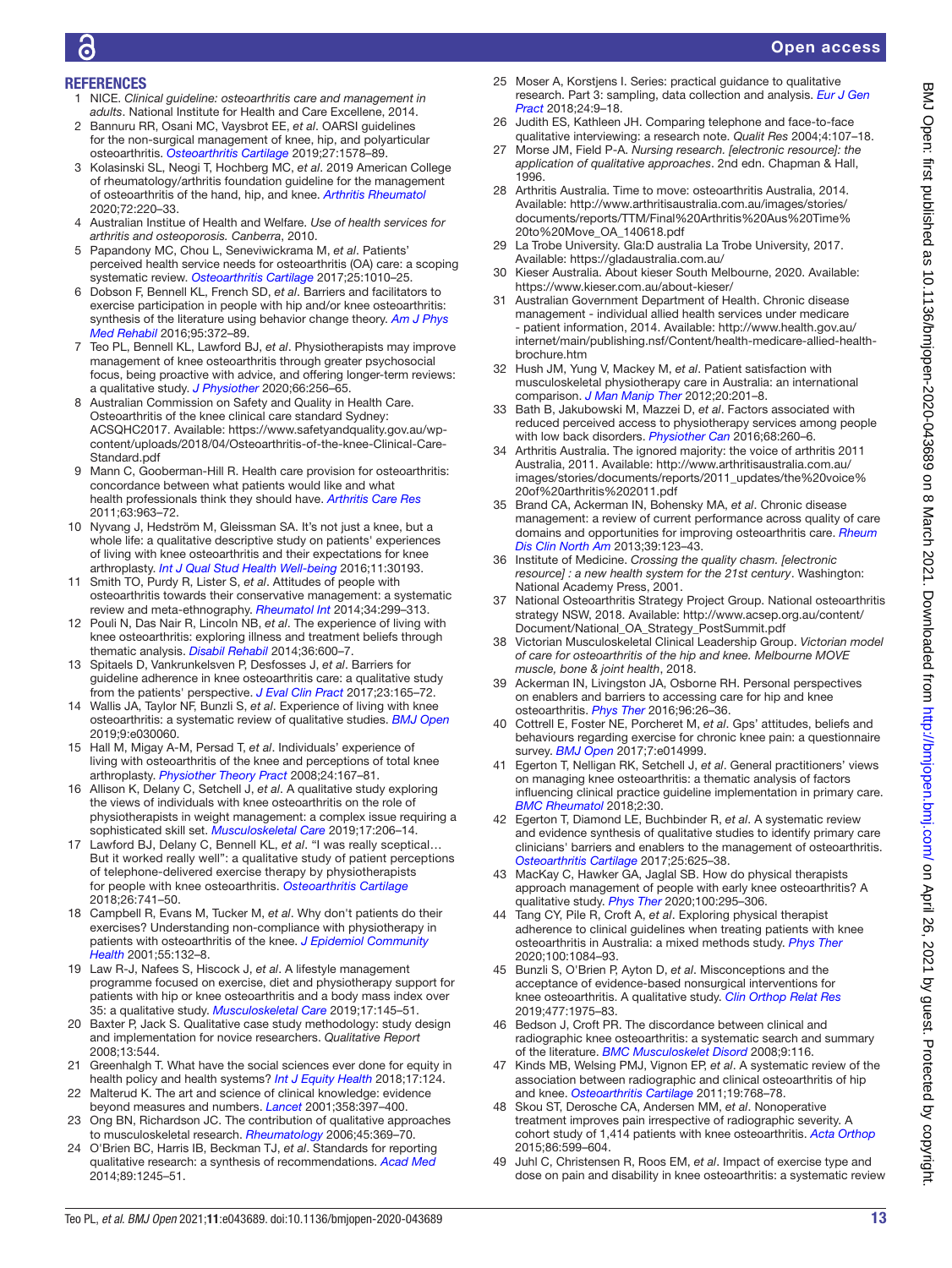# Open access

and meta-regression analysis of randomized controlled trials. *[Arthritis](http://dx.doi.org/10.1002/art.38290) [Rheumatol](http://dx.doi.org/10.1002/art.38290)* 2014;66:622–36.

- <span id="page-13-0"></span>50 Egerton T, Nelligan R, Setchell J, *et al*. General practitioners' perspectives on a proposed new model of service delivery for primary care management of knee osteoarthritis: a qualitative study. *[BMC Fam Pract](http://dx.doi.org/10.1186/s12875-017-0656-7)* 2017;18:85.
- <span id="page-13-1"></span>51 Selten EMH, Vriezekolk JE, Nijhof MW, *et al*. Barriers impeding the use of non-pharmacological, non-surgical care in hip and knee osteoarthritis: the views of general practitioners, physical therapists, and medical specialists. *[J Clin Rheumatol](http://dx.doi.org/10.1097/RHU.0000000000000562)* 2017;23:405–10.
- 52 Hinman RS, Allen KD, Bennell KL, *et al*. Development of a core capability framework for qualified health professionals to optimise care for people with osteoarthritis: an OARSI initiative. *[Osteoarthritis](http://dx.doi.org/10.1016/j.joca.2019.12.001)  [Cartilage](http://dx.doi.org/10.1016/j.joca.2019.12.001)* 2020;28:154–66.
- 53 Royal Australian College of General Practitioners. *Guideline for the management of knee and hip osteoarthritis*. East Melbourne, Victoria: RACGP, 2018.
- <span id="page-13-2"></span>54 Foster NE, Delitto A. Embedding psychosocial perspectives within clinical management of low back pain: integration of psychosocially informed management principles into physical therapist practicechallenges and opportunities. *[Phys Ther](http://dx.doi.org/10.2522/ptj.20100326)* 2011;91:790–803.
- <span id="page-13-3"></span>55 Australian Bureau of Statistics. *2016 census: multicultural census reveals a fast changing, culturally diverse nation*. Australia, 2016.
- <span id="page-13-4"></span>56 Ackerman IN, Busija L. Access to self-management education, conservative treatment and surgery for arthritis according to socioeconomic status. *[Best Pract Res Clin Rheumatol](http://dx.doi.org/10.1016/j.berh.2012.08.002)* 2012;26:561–83.
- <span id="page-13-5"></span>57 Henschke N, Lorenz E, Pokora R, *et al*. Understanding cultural influences on back pain and back pain research. *[Best Pract Res Clin](http://dx.doi.org/10.1016/j.berh.2017.08.004)  [Rheumatol](http://dx.doi.org/10.1016/j.berh.2017.08.004)* 2016;30:1037–49.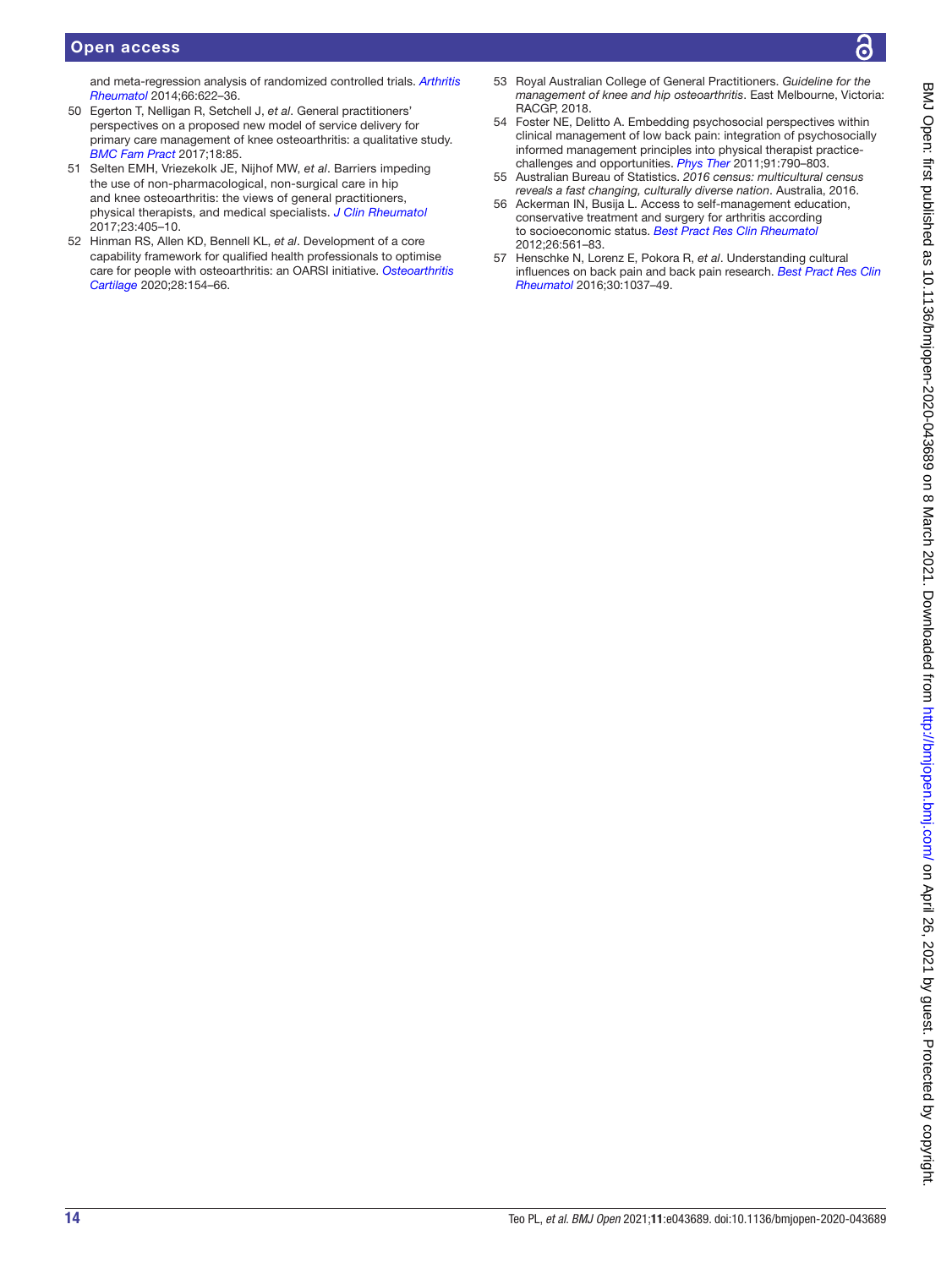**Supplementary File 1:** An audit trail of evidence showing examples of each stage of the data analysis

| Original data (Individually assessed by two researchers) |                                                                                                                      | Code/category<br>(generated by the two<br>researchers)                 | Sub-theme (based on<br>discussion between<br>the researchers)   | Theme (based on<br>discussion between the<br>researchers)     |
|----------------------------------------------------------|----------------------------------------------------------------------------------------------------------------------|------------------------------------------------------------------------|-----------------------------------------------------------------|---------------------------------------------------------------|
|                                                          | We started with x-rays, and that was done by my general<br>practitioner                                              | general practitioner                                                   | Prior osteoarthritis<br>care from other health<br>professionals | Presented with a pre-<br>existing osteoarthritis<br>diagnosis |
|                                                          | First of all, I went to a knee specialist and then I went to<br>a sports medicine specialist and orthopaedic surgeon | knee specialist, sports<br>medicine specialist,<br>orthopaedic surgeon |                                                                 |                                                               |
|                                                          | Initially I went to the orthopaedic surgeon                                                                          | orthopaedic surgeon                                                    |                                                                 |                                                               |
|                                                          | I went to a specialist in this                                                                                       | specialist                                                             |                                                                 |                                                               |
| $\overline{\phantom{a}}$                                 | I did a course with Dr L, who is a rheumatologist                                                                    | rheumatologist                                                         |                                                                 |                                                               |
|                                                          | I suffered quite a bit of pain and I was referred to a<br>specialist                                                 | specialist                                                             |                                                                 |                                                               |
|                                                          | I went to see a surgeon with the possible view of having<br>replacements done                                        | surgeon                                                                |                                                                 |                                                               |
|                                                          | If it's bone on bone that doesn't replace the cartilage                                                              | Bone on bone, no<br>cartilage                                          | Perception of<br>adequate<br>osteoarthritis<br>knowledge        |                                                               |
|                                                          | I've got a fair bit of wear and tear but because of my age                                                           | Wear and tear due to age                                               |                                                                 |                                                               |
|                                                          | It's just basically wear and tear, and it's really bone on                                                           | Wear and tear, bone on                                                 |                                                                 |                                                               |
|                                                          | bone                                                                                                                 | bone                                                                   |                                                                 |                                                               |
|                                                          | I've had all those tests. So I had all that and that's when<br>they discovered [osteoarthritis]                      | Tests to confirm<br>osteoarthritis                                     |                                                                 |                                                               |
|                                                          | My understanding is it's really just a bit of integral wear<br>and tear of the joint                                 | Understanding, wear and<br>tear                                        |                                                                 |                                                               |
|                                                          | I have a fairly good understanding of what osteoarthritis                                                            | Good understanding of<br>osteoarthritis                                |                                                                 |                                                               |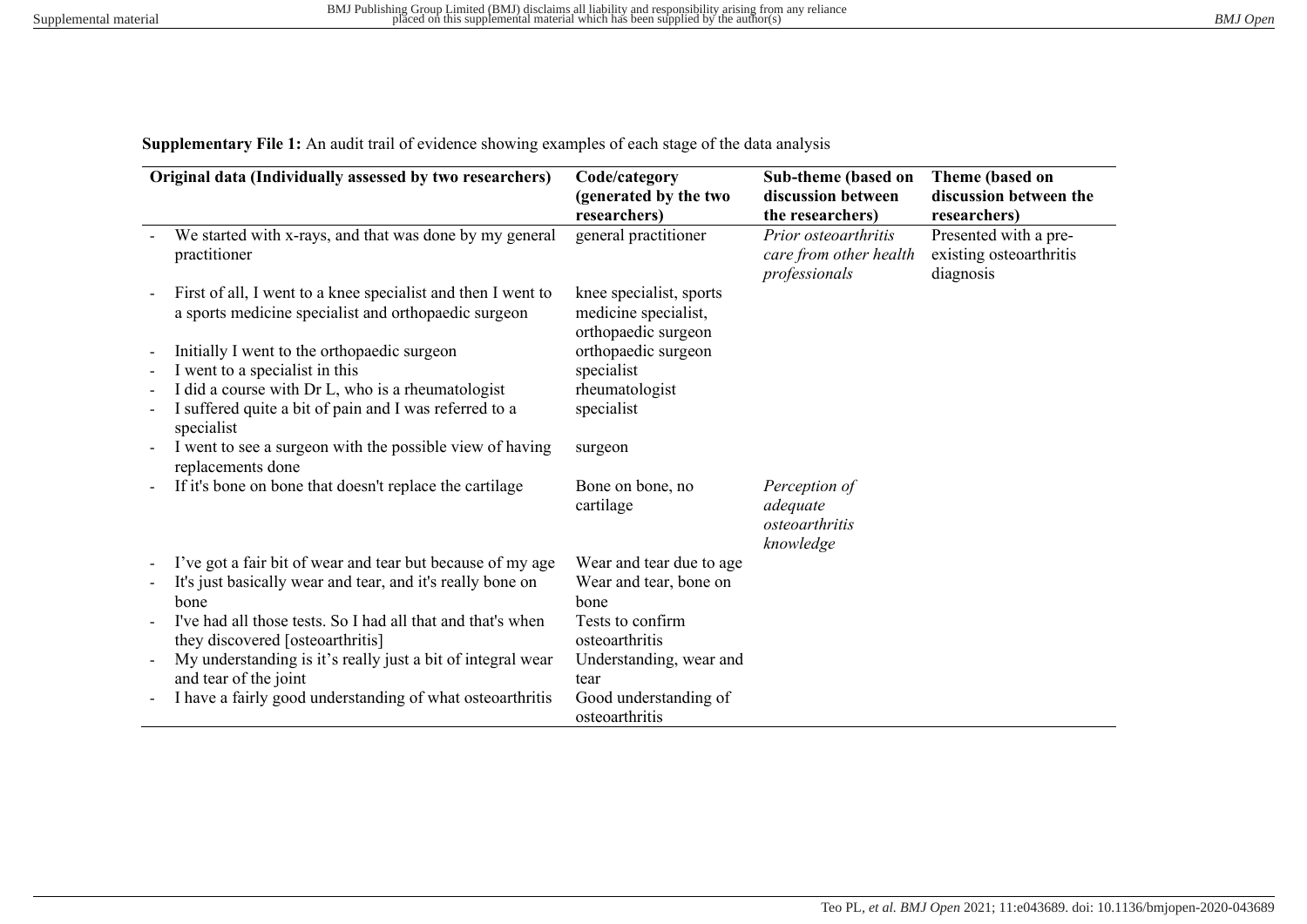| I just chose them because I knew they did Pilates and<br>exercise rehab                                                           | Self-referral                           | Referral pathways               | Wide variation in access<br>and provision of<br>physiotherapy care |
|-----------------------------------------------------------------------------------------------------------------------------------|-----------------------------------------|---------------------------------|--------------------------------------------------------------------|
| follow up physiotherapy after the arthroscopy<br>it [physiotherapy] was convenient because it was near<br>my general practitioner | Rehabilitation program<br>Self-referral |                                 |                                                                    |
| Probably word of mouth                                                                                                            | Peer recommendation                     |                                 |                                                                    |
| I've actually had a work injury, so that [physiotherapy]<br>was actually paid through my injury                                   | Through work<br>compensation scheme     |                                 |                                                                    |
| That [physiotherapy] was part of an advanced health care<br>plan                                                                  | Referred by doctor                      |                                 |                                                                    |
| The general practitioner sent me to a physiotherapist                                                                             | Referred by doctor                      |                                 |                                                                    |
| I went to see a knee specialist, he suggested that<br>physiotherapy might help strengthen the muscles                             | Referred by specialist                  |                                 |                                                                    |
| I got them off the EPC Plan                                                                                                       | Medicare subsidy                        | Funding models                  |                                                                    |
| Subsidised by my health insurance                                                                                                 | Health insurance                        |                                 |                                                                    |
| I've got private health cover, so I paid a gap                                                                                    | Health insurance                        |                                 |                                                                    |
| WorkCover then ceased to cover me                                                                                                 | Work compensation<br>scheme             |                                 |                                                                    |
| I've actually had a work injury, so that was actually paid<br>through my injury                                                   | Work compensation<br>scheme             |                                 |                                                                    |
| I was doing them myself out-of-pocket                                                                                             | Self-funded                             |                                 |                                                                    |
| I actually participated in the GLA:D programme                                                                                    | Group setting                           | Individual vs group<br>sessions |                                                                    |
| They [the physiotherapist] wanted me to do the pilates in<br>the group                                                            | Group setting                           |                                 |                                                                    |
| trying to get me involved in aqua aerobics                                                                                        | Group setting                           |                                 |                                                                    |
| The first has been my regular physio who I've seen for<br>probably about four years                                               | 1:1                                     |                                 |                                                                    |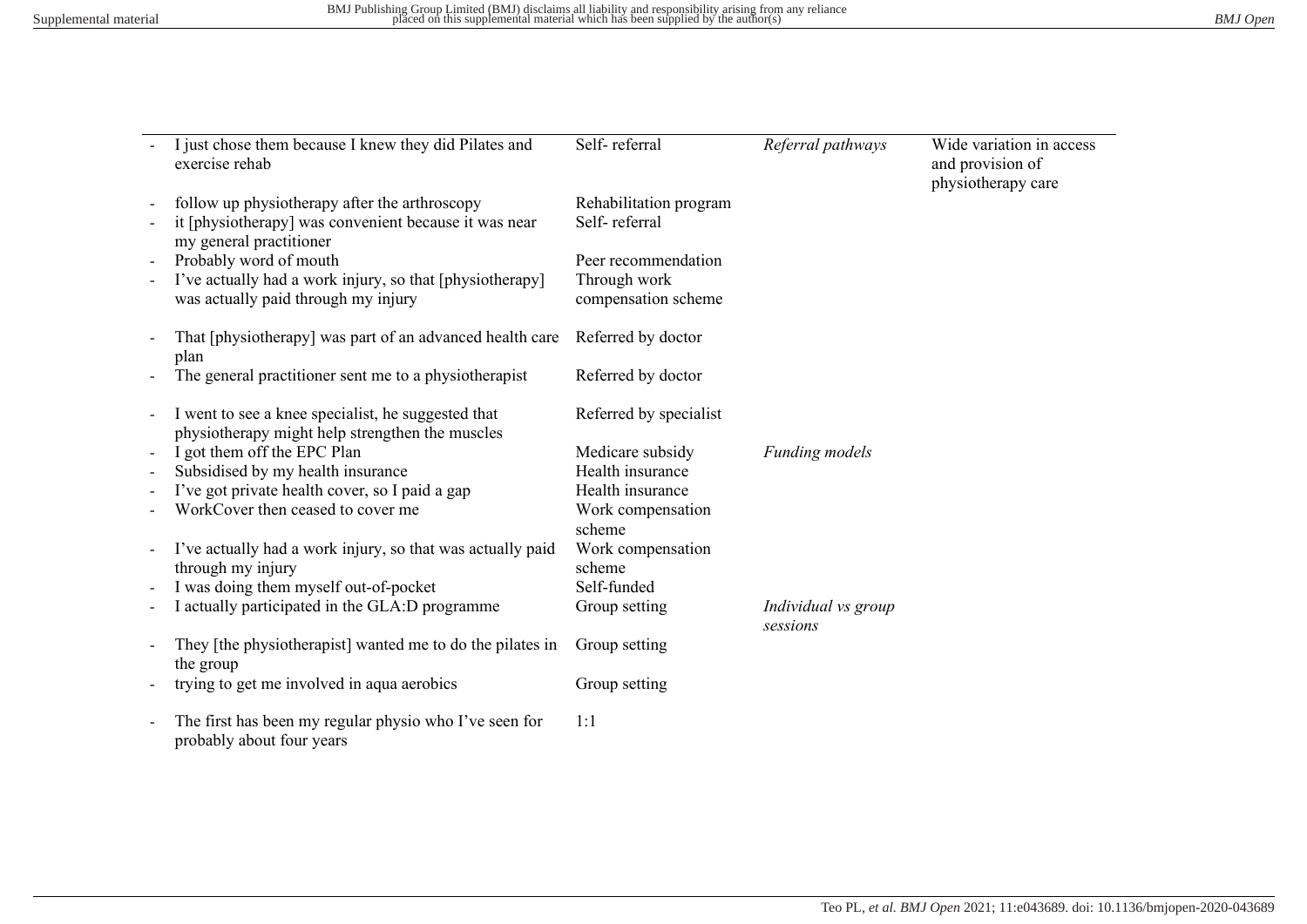| continuing with intermittent physiotherapy sessions as<br>well as exercising at home                                                                                                                                 | 1:1                                                        |                            |                                                                      |
|----------------------------------------------------------------------------------------------------------------------------------------------------------------------------------------------------------------------|------------------------------------------------------------|----------------------------|----------------------------------------------------------------------|
| as part of the bike fit the physio did a full-on assessment                                                                                                                                                          | 1:1                                                        |                            |                                                                      |
| the pain was just killing me. I would be in tears with the<br>pain.                                                                                                                                                  | Knee pain                                                  | Knee symptoms              | Seeking physiotherapy<br>care for pain and<br>functional limitations |
| I wanted to go and build-up the strength in my legs                                                                                                                                                                  | Knee weakness                                              |                            |                                                                      |
| I've had this really sore knee that's basically collapsing<br>underneath                                                                                                                                             | Knee pain and weakness                                     |                            |                                                                      |
| it was swollen, hot, and I couldn't walk without a<br>walking stick. It was very painful                                                                                                                             | Knee swelling, pain                                        |                            |                                                                      |
| Loss of support. I was having trouble, I was struggling<br>walking because the knee would just suddenly give way,<br>and I'd fall down                                                                               | Knee weakness, poor<br>support                             |                            |                                                                      |
| my knees were becoming more and more sore and<br>clicking as I walked                                                                                                                                                | Knee pain, clicking                                        |                            |                                                                      |
| my knees were becoming more and more sore and<br>clicking as I walked, particularly up sets of stairs<br>my gait's not very good and it's throwing my back out. I<br>was heading overseas and thought I've got to do | Difficulty with steps<br>negotiation<br>Walking difficulty | <b>Functional problems</b> |                                                                      |
| something about this, I can't be hobbling around.                                                                                                                                                                    | Walking difficulty                                         |                            |                                                                      |
| I could not stand up out the chair unaided                                                                                                                                                                           | Difficulty getting off the                                 |                            |                                                                      |
|                                                                                                                                                                                                                      | chair                                                      |                            |                                                                      |
| I was struggling to walk                                                                                                                                                                                             | Walking difficulty                                         |                            |                                                                      |
| Because I've lost capacity to squat                                                                                                                                                                                  | Difficulty squatting                                       |                            |                                                                      |
| I think she [the physiotherapist] made me walk a little bit                                                                                                                                                          | Gait assessment                                            | Assessment of function     | Physiotherapy<br>management focussed on<br>function and exercise     |
| They'll [the physiotherapist] get you to do a few<br>activities to try and I guess test the limits of what you<br>can and can't do with your knee – squatting, bending,<br>rotation                                  | Functional tasks                                           |                            |                                                                      |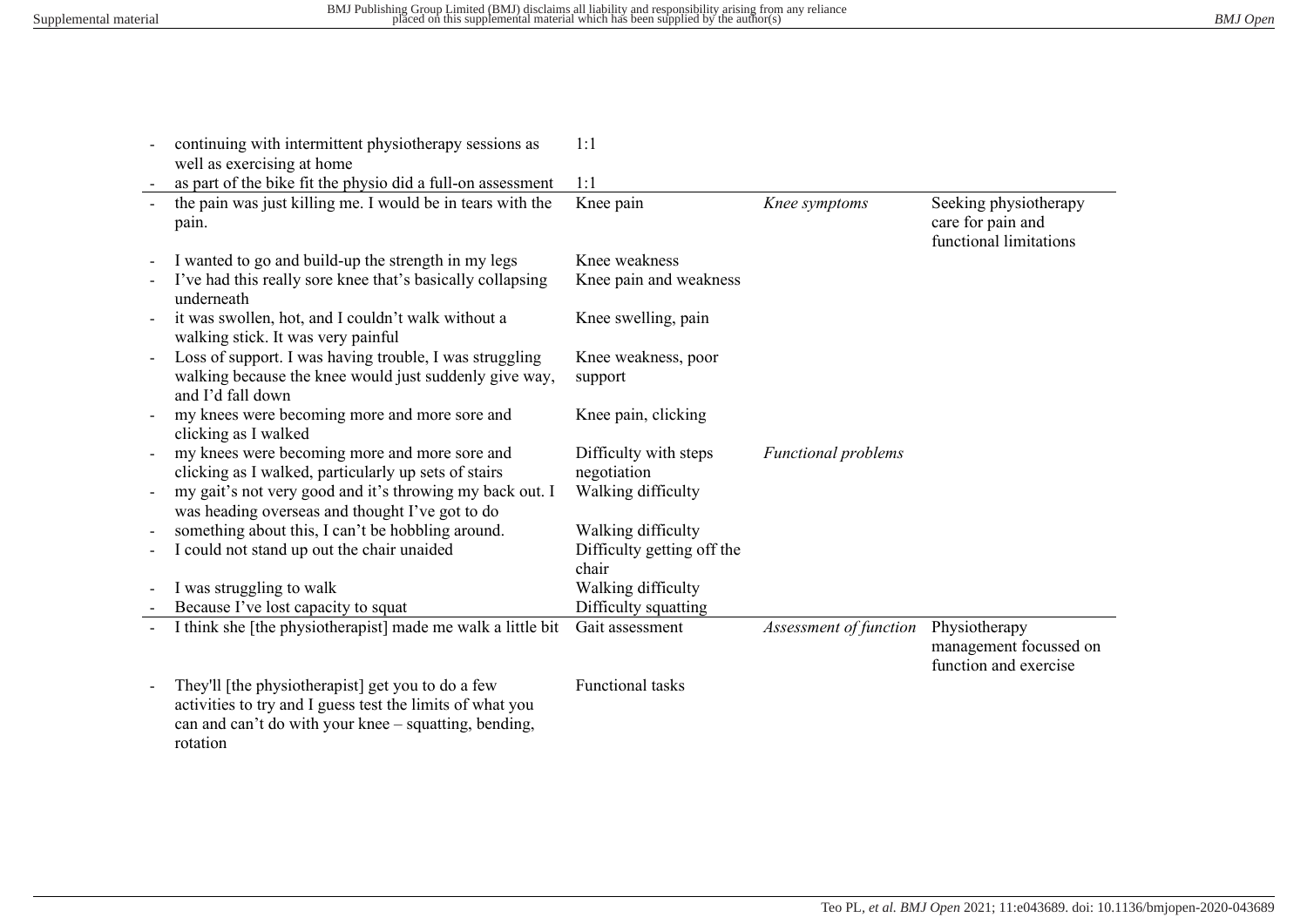|                          | timing or just observing, getting in and out of a chair    | Functional tasks            |                        |
|--------------------------|------------------------------------------------------------|-----------------------------|------------------------|
|                          | the [physiotherapist] just got me doing step-ups           | Steps assessment            |                        |
|                          | the [physiotherapist] got me to walk straight away from    | Gait assessment             |                        |
|                          | him and then turn around and come straight back            |                             |                        |
|                          | towards him                                                |                             |                        |
|                          | she [the physiotherapist] recommended to keep riding       | Bike, cardio                | Various types of       |
|                          | the pushbike                                               |                             | exercises prescribed   |
|                          | we went to the hydro                                       | Hydrotherapy                |                        |
| $\blacksquare$           | advised me to walk in the pool, go on the exercise bike,   | Water exercise, bike,       |                        |
|                          | those sorts of things                                      | cardio                      |                        |
| $\overline{\phantom{a}}$ | to walk on the treadmill for five minutes as a warmup      | Gym workout                 |                        |
| $\blacksquare$           | she's [the physiotherapist] given me stretching exercises  | Theraband                   |                        |
|                          | with a rubber band                                         |                             |                        |
| $\blacksquare$           | the [the physiotherapist] gave me, swimming, wall press    | Swimming, functional        |                        |
|                          | ups, yeah, biceps, standing with dumbbells, and bridge,    | exercise, strengthening     |                        |
|                          | lie on your back, clamshells, wall squats, single leg      |                             |                        |
|                          | stance with eyes open, seated abduction ball squeeze       |                             |                        |
| $\blacksquare$           | I think it's the rheumatologist or my general practitioner | Medication is GP's role     | Surgery, medications,  |
|                          | probably, they would be the ones that would be issuing     |                             | and injections are for |
|                          | the drugs so I didn't think that would be a physio's       |                             | doctors                |
| $\blacksquare$           | I get the impression the physio doesn't want to go into    | Medication is not the       |                        |
|                          | the drug side of it because of the risks                   | physiotherapist's role      |                        |
| $\blacksquare$           | the doctor had covered that [medication]. I didn't feel    | Medication is GP's role     |                        |
|                          | that I need my physio [needs] to                           |                             |                        |
| $\blacksquare$           | No but it's not his [the physiotherapist] place to manage  | Medication is GP's role     |                        |
|                          | it. Medications, the doctor does that.                     |                             |                        |
| $\overline{\phantom{a}}$ | Because the surgeon will know better about how             | Surgery is the specialist's |                        |
|                          | advanced it is                                             | role                        |                        |
| $\blacksquare$           | I remember him [physiotherapist] saying, your next point   | Surgery is the specialist's |                        |
|                          | of call could be to go and speak to a physician who        | role                        |                        |
|                          | specialises in knees                                       |                             |                        |
|                          |                                                            |                             |                        |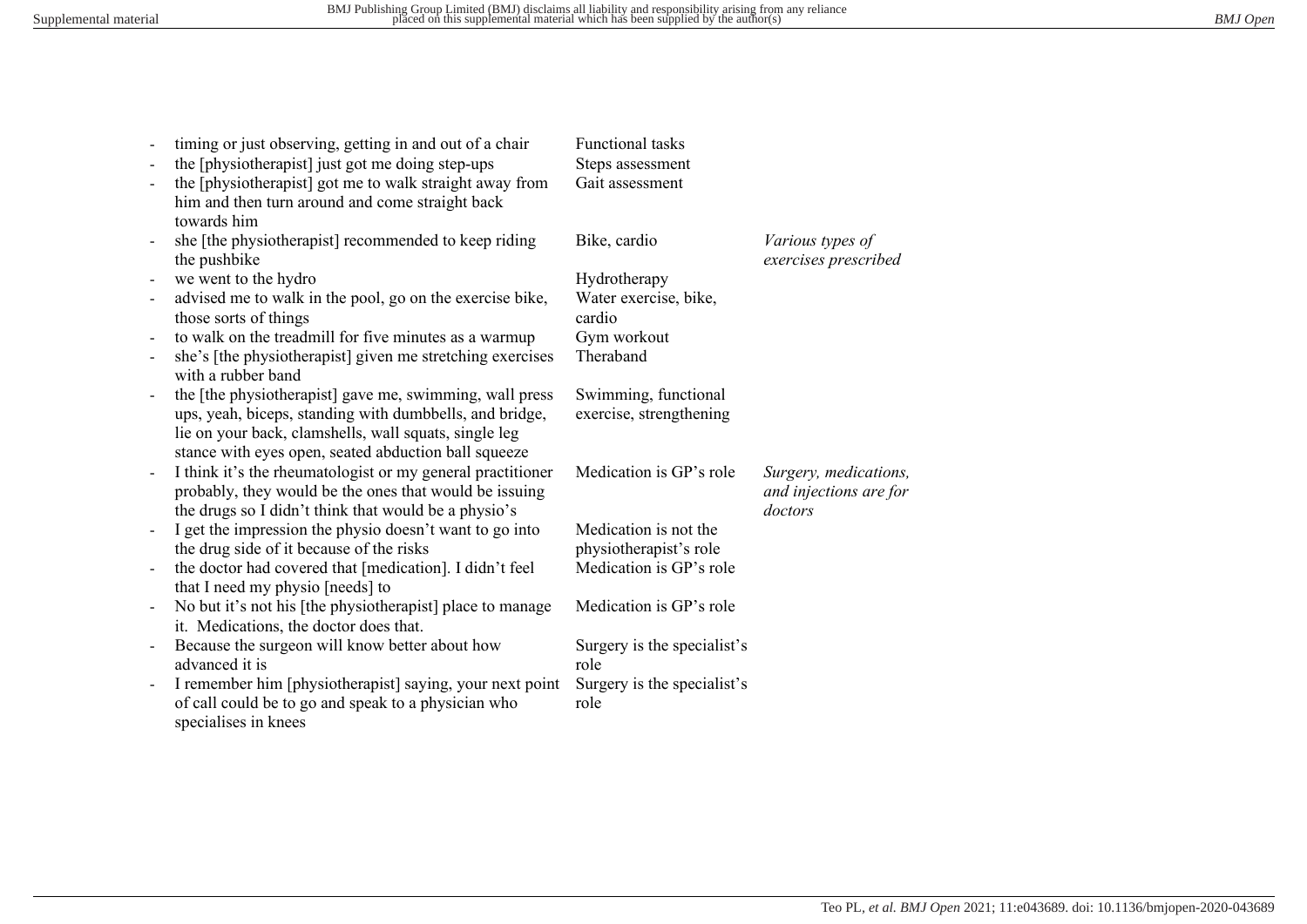|                | They [the physiotherapist] said what you need to do is<br>we're going to refer you to the doctor, and he can then<br>make the best decision on what treatment should happen<br>with your knee. | Surgery is the specialist's<br>role           |                            |                                       |
|----------------|------------------------------------------------------------------------------------------------------------------------------------------------------------------------------------------------|-----------------------------------------------|----------------------------|---------------------------------------|
|                | She [the physiotherapist] did a little massage on my calf<br>and my knee                                                                                                                       | Massage                                       | Adjunctive treatments      |                                       |
|                | I think they've [the physiotherapist] played around with<br>a TENs machine                                                                                                                     | TENS, electrotherapy                          |                            |                                       |
|                | He [the physiotherapist] gave me exercises; put a little<br>machine on my knee                                                                                                                 | Electrotherapy                                |                            |                                       |
|                | she [the physiotherapist] would do deep tissue massage<br>for five to 10 minutes                                                                                                               | Massage                                       |                            |                                       |
|                | I had some strapping of the knee                                                                                                                                                               | Taping                                        |                            |                                       |
|                | I think I would've got some, a little bit of ultrasound                                                                                                                                        | Ultrasound,<br>electrotherapy                 |                            |                                       |
|                | I think it's called EMS machine, an electronic<br>stimulation machine                                                                                                                          | EMS, electrotherapy                           |                            |                                       |
|                | she [the physiotherapist] had advised me to wear a<br>Tubigrip, just pressure bandage over the knee                                                                                            | Tubigirp, knee bracing                        |                            |                                       |
| $\mathbf{u}$   | He [the physiotherapist] was extremely good and I had<br>complete trust in what he was doing                                                                                                   | Trust in the<br>physiotherapist,<br>confident | Trust and/or<br>confidence | Professional and<br>personalized care |
|                | I think we had quite a good relationship and he [the<br>physiotherapist] also knew my background and what I'd<br>been through                                                                  | Good relationship, trust                      |                            |                                       |
|                | She [the physiotherapist] had an instant grasp of what<br>was happening and what was needed to try and assist                                                                                  | Understood my concern,<br>tried to help       |                            |                                       |
| $\blacksquare$ | [The physiotherapist] was great and he was fairly well<br>read and understanding of the situation                                                                                              | Competent, trust and<br>confident             |                            |                                       |
|                | what I can say about my physio is that I think he has a<br>very good understanding of my knee problem and I think<br>he understands that better than my doctors                                | Good relationship,<br>understanding           |                            |                                       |